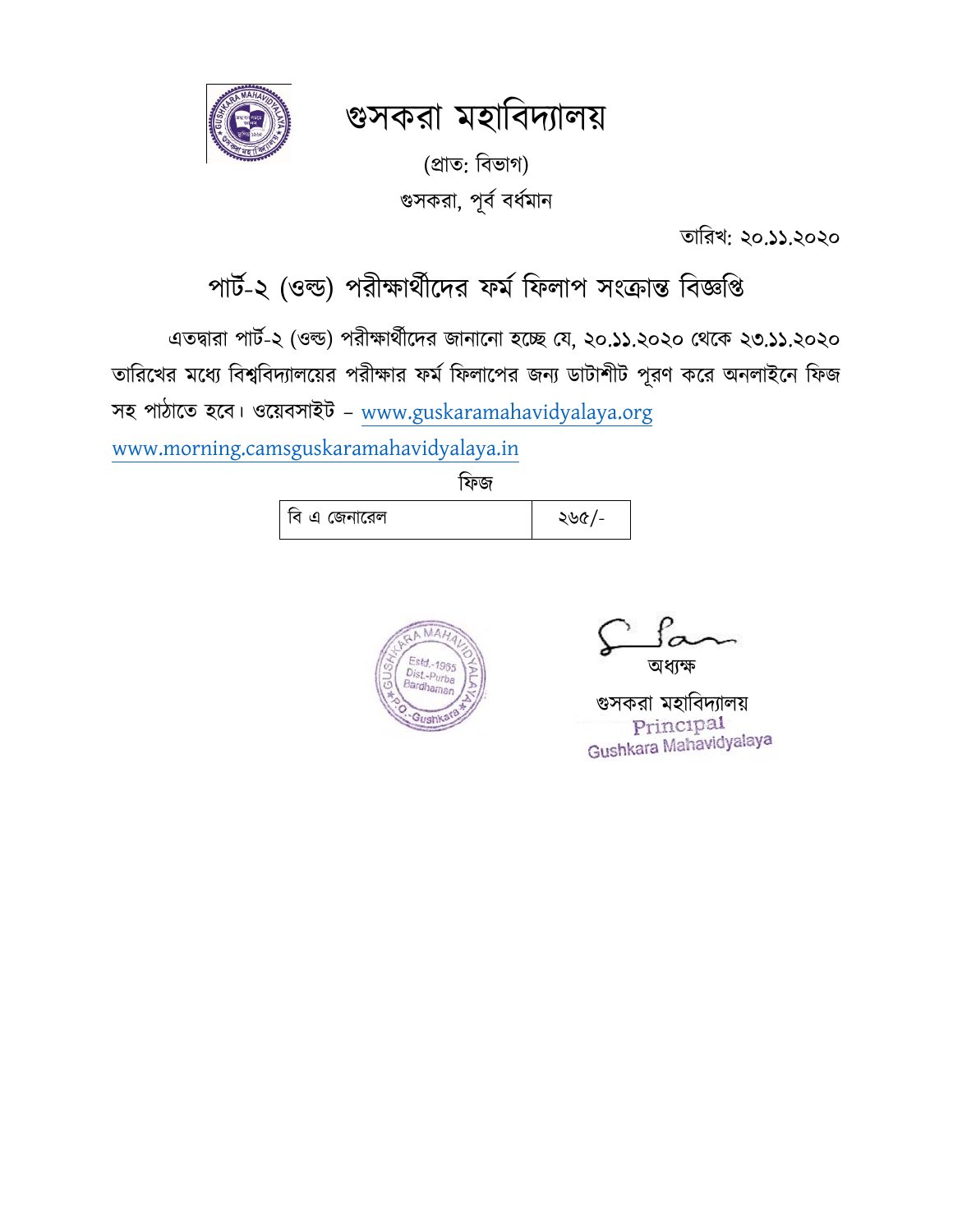

## GUSHKARA MAHAVIDYALAYA P.O. GUSKARA, DIST. PURBA BARDHAMAN (Morning Section)

Format for filling up of DATA SHEET for Part-II (old) Gen.Exam. 2020

- 1. Name (in block letters) :
- 2. College Roll No. :
- 3. University Roll & No. :
- 4. University Regn. No. :
- 5. Mobile No. :
- 6. Subject (Gen.)

I do hereby undertake that this statement is correct and this is for filling up of my Part-II (old) University Examination Form 2020.

Date: Full Signaturre of student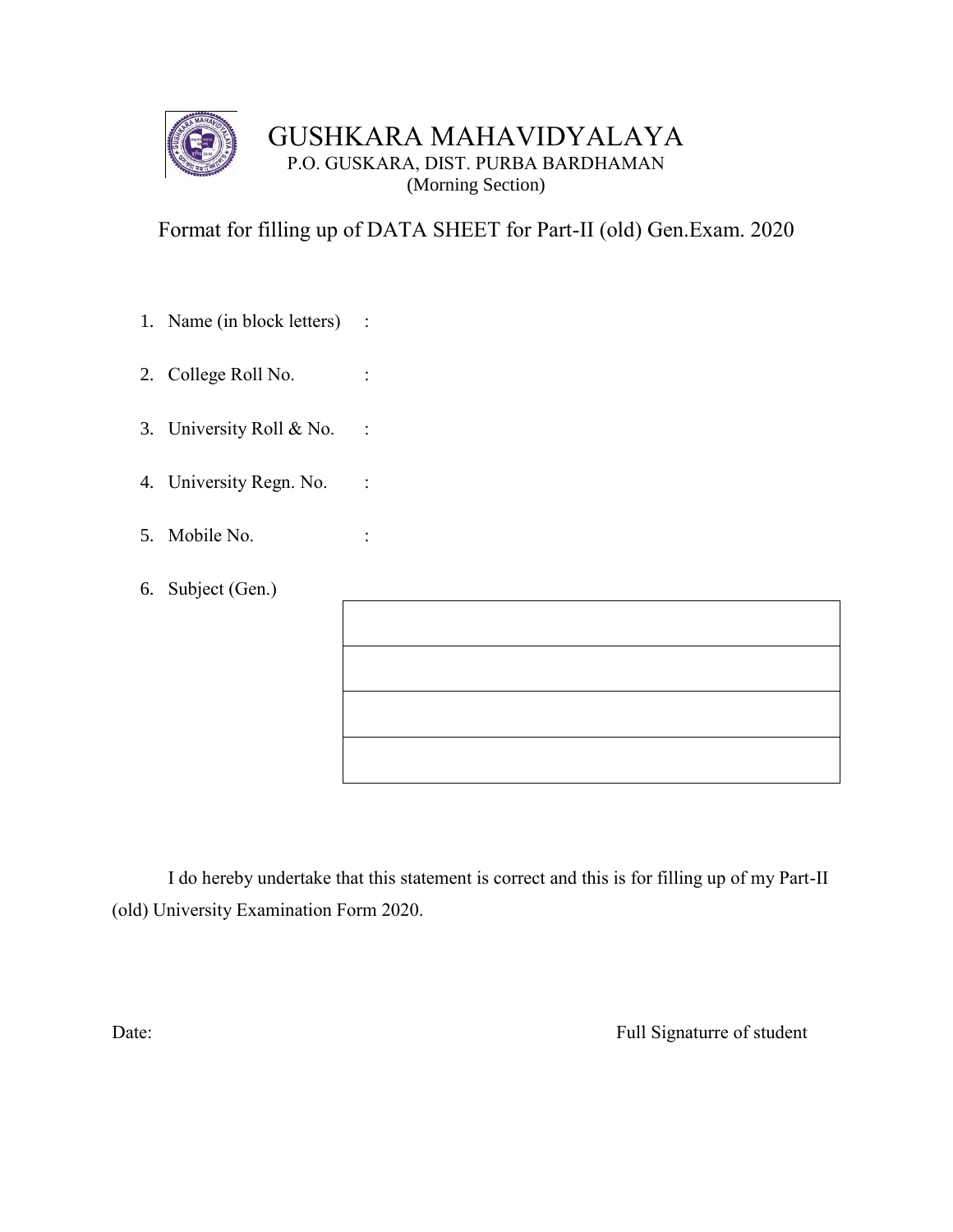|   | SI No.         | <u>.</u><br><b>Student Name</b> | <b>Student Id</b> | <b>Rollno</b>  | <b>Password</b> |
|---|----------------|---------------------------------|-------------------|----------------|-----------------|
| П | $\mathbf{1}$   | <b>KAZI NAZIR ALI</b>           | 2281600421        | $\mathbf{1}$   | kkrfv8xW        |
| П | $\overline{2}$ | <b>KARTICK BAG</b>              | 2281600473        | $\overline{2}$ | kkrfv8xW        |
| П | 3              | <b>SUKANYA GOLDAR</b>           | 2281600720        | $\overline{7}$ | kkrfv8xW        |
| П | 4              | <b>DURGA TURI</b>               | 2281600598        | 9              | kkrfv8xW        |
| П | 5              | <b>MOUSUMI SHAW</b>             | 2281600603        | 10             | kkrfv8xW        |
| п | 6              | PROSENJIT BAIDYA                | 2281600514        | 12             | kkrfv8xW        |
| П | $\overline{7}$ | <b>KABITA DAS</b>               | 2281600733        | 13             | kkrfv8xW        |
| П | 8              | SABITRI PAL                     | 2281600545        | 14             | kkrfv8xW        |
| П | 9              | <b>JAGAT PATI DEWASI</b>        | 2281600525        | 15             | 6MXue6dr        |
| п | 10             | <b>AVIJIT PAL</b>               | 2281600524        | 17             | 6MXue6dr        |
| п | 11             | <b>CHINMOY SAHA</b>             | 2281600635        | 18             | 6MXue6dr        |
| П | 12             | <b>DEBABRATA PAL</b>            | 2281600633        | 19             | 6MXue6dr        |
| п | 13             | <b>ZAKIR SK</b>                 | 2281600526        | 20             | 6MXue6dr        |
| п | 14             | <b>SONALI GOPE</b>              | 2281600601        | 21             | 6MXue6dr        |
| П | 15             | <b>MOUSUMI MAJI</b>             | 2281600628        | 22             | 6MXue6dr        |
| п | 16             | <b>BEAUTY KHATUN</b>            | 2281600636        | 24             | 6MXue6dr        |
| П | 17             | SANCHITA MAJI                   | 2281600630        | 25             | 6MXue6dr        |
| П | 18             | ROBINA KHATUN                   | 2281600634        | 26             | 6MXue6dr        |
| п | 19             | <b>SHIULI MAJI</b>              | 2281600638        | 27             | ys9Wv1qt        |
| п | 20             | <b>CHANCHAL METE</b>            | 2281600719        | 28             | ys9Wv1qt        |
| П | 21             | <b>SAHADEV BAGDI</b>            | 2281600542        | 29             | ys9Wv1qt        |
| П | 22             | <b>SK AMZAD</b>                 | 2281600447        | 31             | ys9Wv1qt        |
| П | 23             | <b>SADHAN BAURI</b>             | 2281600623        | 32             | ys9Wv1qt        |
| П | 24             | PINKI SAHA                      | 2281600590        | 35             | ys9Wv1qt        |
| П | 25             | <b>KUHELI PAL</b>               | 2281600450        | 36             | ys9Wv1qt        |
| П | 26             | <b>SK AJIJUL</b>                | 2281600405        | 37             | ys9Wv1qt        |
| П | 27             | <b>SANJU BAGDI</b>              | 2281600621        | 38             | ys9Wv1qt        |
| П | 28             | RANJAN KR MAJI                  | 2281600652        | 39             | nTB9ef32        |
| П | 29             | <b>ALOK MAJI</b>                | 2281600721        | 40             | nTB9ef32        |
| П | 30             | <b>MONI SOREN</b>               | 2281600620        | 41             | nTB9ef32        |
| П | 31             | <b>RAHUL GUPTA</b>              | 2281600725        | 43             | nTB9ef32        |
| П | 32             | DHANANJOY MAJI                  | 2281600717        | 45             | nTB9ef32        |
| П | 33             | <b>NARGIS PARVIN</b>            | 2281600640        | 46             | nTB9ef32        |
| П | 34             | <b>RITU MAJI</b>                | 2281600606        | 48             | nTB9ef32        |
| П | 35             | <b>IHLAN YOLIB</b>              | 2281600702        | 49             | nTB9ef32        |

## **GUSHKARA MAHAVIDYALAYA (MORNING SECTION)**

**User id and password of Part-II students of 2016-17**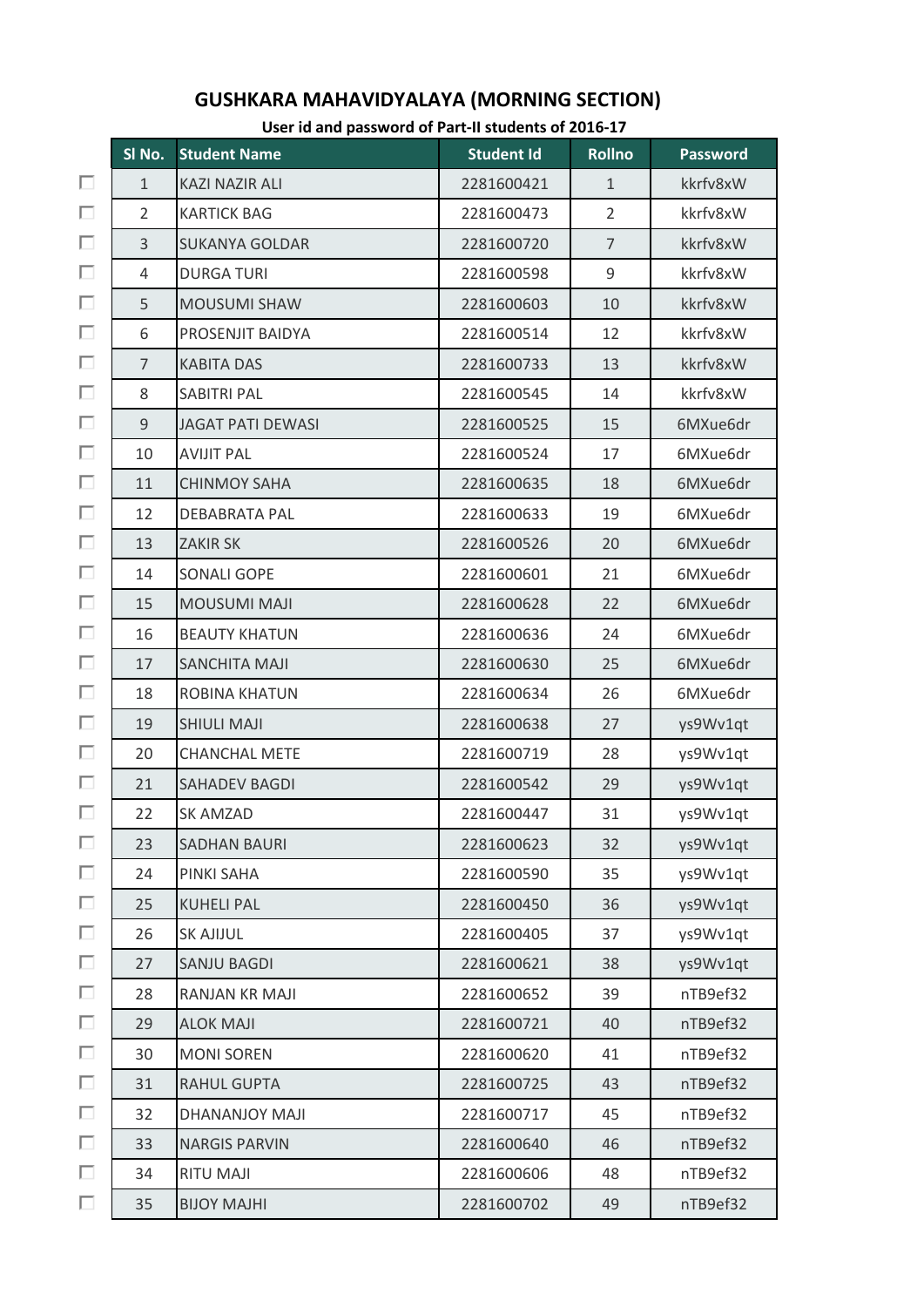| П | 36 | LIPIKA LAHA               | 2281600705 | 50  | nTB9ef32 |
|---|----|---------------------------|------------|-----|----------|
| □ | 37 | <b>SHRABANTI MAJHI</b>    | 2281600411 | 53  | nTB9ef32 |
| п | 38 | SUDIPTA CHATTOPADHYAY     | 2281600639 | 56  | LyNwueg3 |
| п | 39 | <b>KANTA KHAN</b>         | 2281600707 | 57  | LyNwueg3 |
| П | 40 | <b>SRIJITA MONDAL</b>     | 2281600747 | 62  | LyNwueg3 |
| п | 41 | <b>PRADIP KUMAR GHOSH</b> | 2281600592 | 63  | LyNwueg3 |
| п | 42 | <b>ARIFA KHATUN</b>       | 2281600489 | 64  | LyNwueg3 |
| п | 43 | <b>SUMANA KHATUN</b>      | 2281600659 | 65  | LyNwueg3 |
| п | 44 | <b>BASANTI MURMU</b>      | 2281600622 | 66  | LyNwueg3 |
| П | 45 | SAMIRUDDIN MONDAL         | 2281600462 | 68  | LyNwueg3 |
| п | 46 | SK AZHARUDDIN             | 2281600464 | 69  | LyNwueg3 |
| п | 47 | <b>SK SOYEL</b>           | 2281600501 | 70  | LyNwueg3 |
| П | 48 | <b>SK KASEM</b>           | 2281600550 | 72  | 9cZYJdt5 |
| п | 49 | <b>JAYASHREE KONER</b>    | 2281600736 | 74  | 9cZYJdt5 |
| п | 50 | <b>SATHI MISTRI</b>       | 2281600582 | 75  | 9cZYJdt5 |
| п | 51 | <b>PUJA METE</b>          | 2281600618 | 76  | 9cZYJdt5 |
| п | 52 | <b>BADSHA ALAM</b>        | 2281600419 | 77  | 9cZYJdt5 |
| П | 53 | <b>SAMINA KHATUN</b>      | 2281600726 | 78  | 9cZYJdt5 |
| П | 54 | <b>JAHANGIR HOSSAIN</b>   | 2281600478 | 79  | 9cZYJdt5 |
| п | 55 | <b>BINATA PATRA</b>       | 2281600697 | 81  | 9cZYJdt5 |
| п | 56 | MOUSUMI DHARA             | 2281600710 | 83  | 9cZYJdt5 |
| □ | 57 | <b>SOVARANI KHATUN</b>    | 2281600022 | 84  | YEs3uk6z |
| П | 58 | <b>AMINA KHATUN</b>       | 2281600730 | 85  | YEs3uk6z |
| п | 59 | <b>ANKITA MUKHERJEE</b>   | 2281600723 | 86  | YEs3uk6z |
| п | 60 | <b>MORIYAM KHATUN</b>     | 2281600567 | 88  | YEs3uk6z |
| П | 61 | ANITA BISWAKARMA          | 2281600604 | 89  | YEs3uk6z |
| П | 62 | <b>MIRA PARVIN</b>        | 2281600678 | 90  | YEs3uk6z |
| П | 63 | <b>PUJA METE</b>          | 2281600610 | 92  | YEs3uk6z |
| П | 64 | <b>JAYDEB BARUI</b>       | 2281600688 | 94  | YEs3uk6z |
| П | 65 | MONISHA GOSWAMI           | 2281600706 | 95  | gjDyJjmB |
| п | 66 | <b>NUPUR MAJI</b>         | 2281600612 | 96  | gjDyJjmB |
| П | 67 | <b>ASIT MARDI</b>         | 2281600617 | 97  | gjDyJjmB |
| п | 68 | <b>TRISHNA MAJI</b>       | 2281600626 | 98  | gjDyJjmB |
| П | 69 | CHANDRANI MONDAL          | 2281600727 | 99  | gjDyJjmB |
| П | 70 | <b>MONDIRA MAJI</b>       | 2281600432 | 100 | gjDyJjmB |
| п | 71 | RAMPRASAD ANKURE          | 2281600534 | 103 | gjDyJjmB |
| П | 72 | PARESH MIRDHA             | 2281600754 | 104 | gjDyJjmB |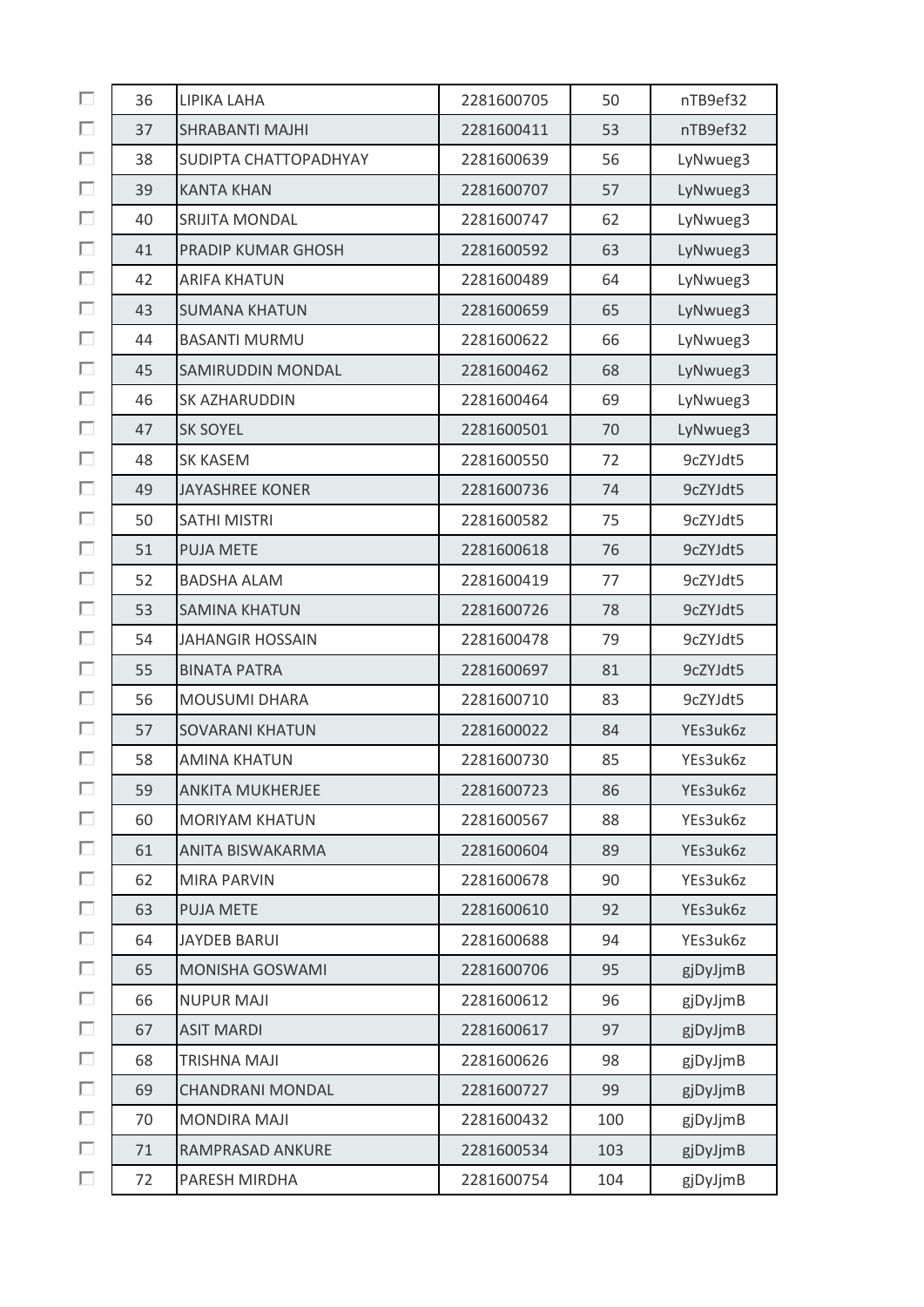| П | 73  | <b>MITHU GANGULY</b>       | 2281600653 | 105 | F5Q1XhxC |
|---|-----|----------------------------|------------|-----|----------|
| П | 74  | <b>DEEPIKA GHOSH</b>       | 2281600651 | 106 | F5Q1XhxC |
| П | 75  | PRASENJIT MONDAL           | 2281600418 | 108 | F5Q1XhxC |
| п | 76  | <b>BUDDHADEB MAJI</b>      | 2281600741 | 110 | F5Q1XhxC |
| П | 77  | <b>SUJOY BHARUI</b>        | 2281600728 | 112 | F5Q1XhxC |
| П | 78  | <b>ANJUMA SK</b>           | 2281600510 | 114 | F5Q1XhxC |
| П | 79  | <b>MILON KUMAR DAS</b>     | 2281600739 | 115 | F5Q1XhxC |
| П | 80  | <b>JYOTSNA DAS</b>         | 2281600669 | 118 | F5Q1XhxC |
| п | 81  | <b>DIL AFROJA</b>          | 2281600516 | 119 | vrg1Hrd3 |
| П | 82  | <b>TANIYA KHATUN</b>       | 2281600508 | 120 | vrg1Hrd3 |
| п | 83  | <b>PUJA DHIBAR</b>         | 2281600644 | 122 | vrg1Hrd3 |
| П | 84  | PURNIMA MONDAL             | 2281600748 | 123 | vrg1Hrd3 |
| П | 85  | <b>KANIKA MAJI</b>         | 2281600744 | 124 | vrg1Hrd3 |
| П | 86  | <b>NAJU KHATUN</b>         | 2281600743 | 126 | vrg1Hrd3 |
| П | 87  | PARBATI GARAI              | 2281600750 | 127 | vrg1Hrd3 |
| П | 88  | <b>BHIDAN DAS</b>          | 2281600509 | 129 | vrg1Hrd3 |
| п | 89  | <b>RUBINA KHATUN</b>       | 2281600749 | 132 | vrg1Hrd3 |
| П | 90  | <b>SAYAK BASU</b>          | 2281600742 | 133 | T5uAXqq1 |
| П | 91  | <b>BAISHAKHI MALIK</b>     | 2281600745 | 134 | T5uAXqq1 |
| п | 92  | <b>BIKASH PAL</b>          | 2281600619 | 135 | T5uAXqq1 |
| П | 93  | <b>CHHATTU MONDAL</b>      | 2281600637 | 136 | T5uAXqq1 |
| п | 94  | PUJA THANDAR               | 2281600624 | 137 | T5uAXqq1 |
| П | 95  | ANUPAM MONDAL              | 2281600731 | 139 | T5uAXqq1 |
| п | 96  | SABITA SAMANTA             | 2281600446 | 143 | T5uAXqq1 |
| П | 97  | <b>KIRAN BAITY</b>         | 2281600709 | 144 | T5uAXqq1 |
| П | 98  | SAHANA KHATUN              | 2281600571 | 145 | Hx1NHw3H |
| П | 99  | <b>MANAB BAG</b>           | 2281600646 | 146 | Hx1NHw3H |
| П | 100 | RAJU SARDAR                | 2281600711 | 147 | Hx1NHw3H |
| П | 101 | <b>MONDIRA THANDAR</b>     | 2281600716 | 150 | Hx1NHw3H |
| П | 102 | PAYEL DAS                  | 2281600714 | 151 | Hx1NHw3H |
| П | 103 | <b>HAIDAR ALI SK</b>       | 2281600698 | 152 | Hx1NHw3H |
| П | 104 | <b>BISWAJIT DALUI</b>      | 2281600471 | 153 | Hx1NHw3H |
| П | 105 | <b>MRINMOY BEZ</b>         | 2281600560 | 156 | Hx1NHw3H |
| П | 106 | <b>IPSITA BHATTACHARYA</b> | 2281600533 | 159 | 6b7aXvhK |
| п | 107 | <b>SK HASIBUL</b>          | 2281600735 | 160 | 6b7aXvhK |
| П | 108 | <b>MASIRUL MONDAL</b>      | 2281600700 | 162 | 6b7aXvhK |
| П | 109 | <b>ANJAN BISWAS</b>        | 2281600661 | 163 | 6b7aXvhK |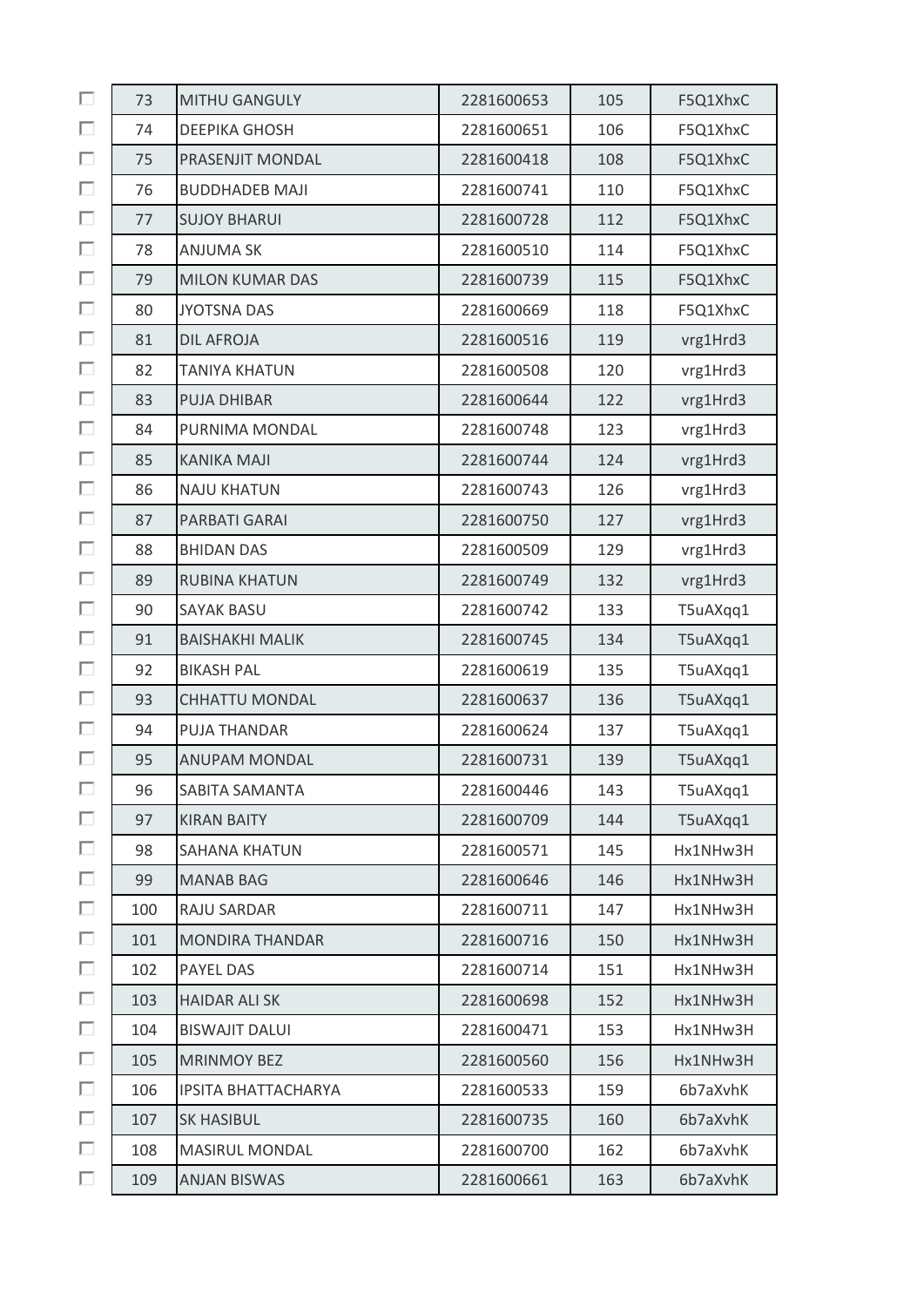| П | 110 | SK SABIR ALI                | 2281600680 | 164 | 6b7aXvhK |
|---|-----|-----------------------------|------------|-----|----------|
| П | 111 | <b>JHUMA ROY</b>            | 2281600532 | 166 | 6b7aXvhK |
| П | 112 | <b>LALITA SHOW</b>          | 2281600498 | 167 | 6b7aXvhK |
| П | 113 | <b>RANJAN MAJI</b>          | 2281600555 | 168 | pXjC3uuL |
| П | 114 | <b>SUDIP HALDER</b>         | 2281600611 | 169 | pXjC3uuL |
| П | 115 | <b>BEAUTY MALICK</b>        | 2281600572 | 170 | pXjC3uuL |
| П | 116 | <b>ARNAB PAL</b>            | 2281600045 | 171 | pXjC3uuL |
| П | 117 | PIYA PATRA                  | 2281600496 | 172 | pXjC3uuL |
| П | 118 | <b>MAHADEB MAJI</b>         | 2281600076 | 174 | pXjC3uuL |
| П | 119 | <b>JASMIN KHATUN</b>        | 2281600614 | 175 | pXjC3uuL |
| П | 120 | <b>HASMOT MONDAL</b>        | 2281600455 | 177 | pXjC3uuL |
| П | 121 | <b>AMITA KONER</b>          | 2281600673 | 181 | chRQXBae |
| П | 122 | JAYASRI BAGAL               | 2281600574 | 182 | chRQXBae |
| П | 123 | <b>NASRINNIHAR MONDAL</b>   | 2281600679 | 183 | chRQXBae |
| П | 124 | <b>INDRANI BISWAS</b>       | 2281600664 | 187 | chRQXBae |
| П | 125 | <b>MADHABI MISTRI</b>       | 2281600006 | 188 | chRQXBae |
| П | 126 | ROUSONARA KHATUN            | 2281600722 | 189 | chRQXBae |
| П | 127 | <b>MIRNMOY MONDAL</b>       | 2281600666 | 190 | chRQXBae |
| П | 128 | <b>KANIKA KUNDU</b>         | 2281600513 | 191 | chRQXBae |
| П | 129 | <b>MONALISA KHATUN</b>      | 2281600494 | 193 | chRQXBae |
| П | 130 | <b>NARGIS KHATUN</b>        | 2281600541 | 194 | B33c3Amg |
| П | 131 | <b>SOMNATH GHOSH</b>        | 2281600627 | 195 | B33c3Amg |
| П | 132 | MONOYARA KHATUN             | 2281600677 | 196 | B33c3Amg |
| П | 133 | <b>AMITRA SINGH</b>         | 2281600631 | 197 | B33c3Amg |
| П | 134 | JOYDEV MONDAL               | 2281600420 | 198 | B33c3Amg |
| П | 135 | <b>MADHURI SARKAR</b>       | 2281600583 | 199 | B33c3Amg |
| П | 136 | <b>SAHEB RAJAK</b>          | 2281600454 | 201 | B33c3Amg |
| П | 137 | DURGA PRASAD ADHIKARY       | 2281600528 | 202 | ZJ6Emzxj |
| П | 138 | <b>MANGALA PAL</b>          | 2281600527 | 203 | ZJ6Emzxj |
| П | 139 | <b>BABUSONA MAJI</b>        | 2281600529 | 204 | ZJ6Emzxj |
| П | 140 | PRASANTA MAJHI              | 2281600497 | 206 | ZJ6Emzxj |
| П | 141 | <b>FIJUR RAHAMAN MONDAL</b> | 2281600507 | 207 | ZJ6Emzxj |
| П | 142 | <b>MADAN MOHAN BISWAS</b>   | 2281600458 | 208 | ZJ6Emzxj |
| П | 143 | <b>SK FARUK AHAMED</b>      | 2281600587 | 209 | ZJ6Emzxj |
| П | 144 | SAMSUNNAHAR KHATUN          | 2281600549 | 211 | ZJ6Emzxj |
| П | 145 | <b>CHITTA KHAN</b>          | 2281600540 | 213 | P9GS3FdT |
| П | 146 | <b>INDRANIL CHAKRABORTY</b> | 2281600434 | 215 | P9GS3FdT |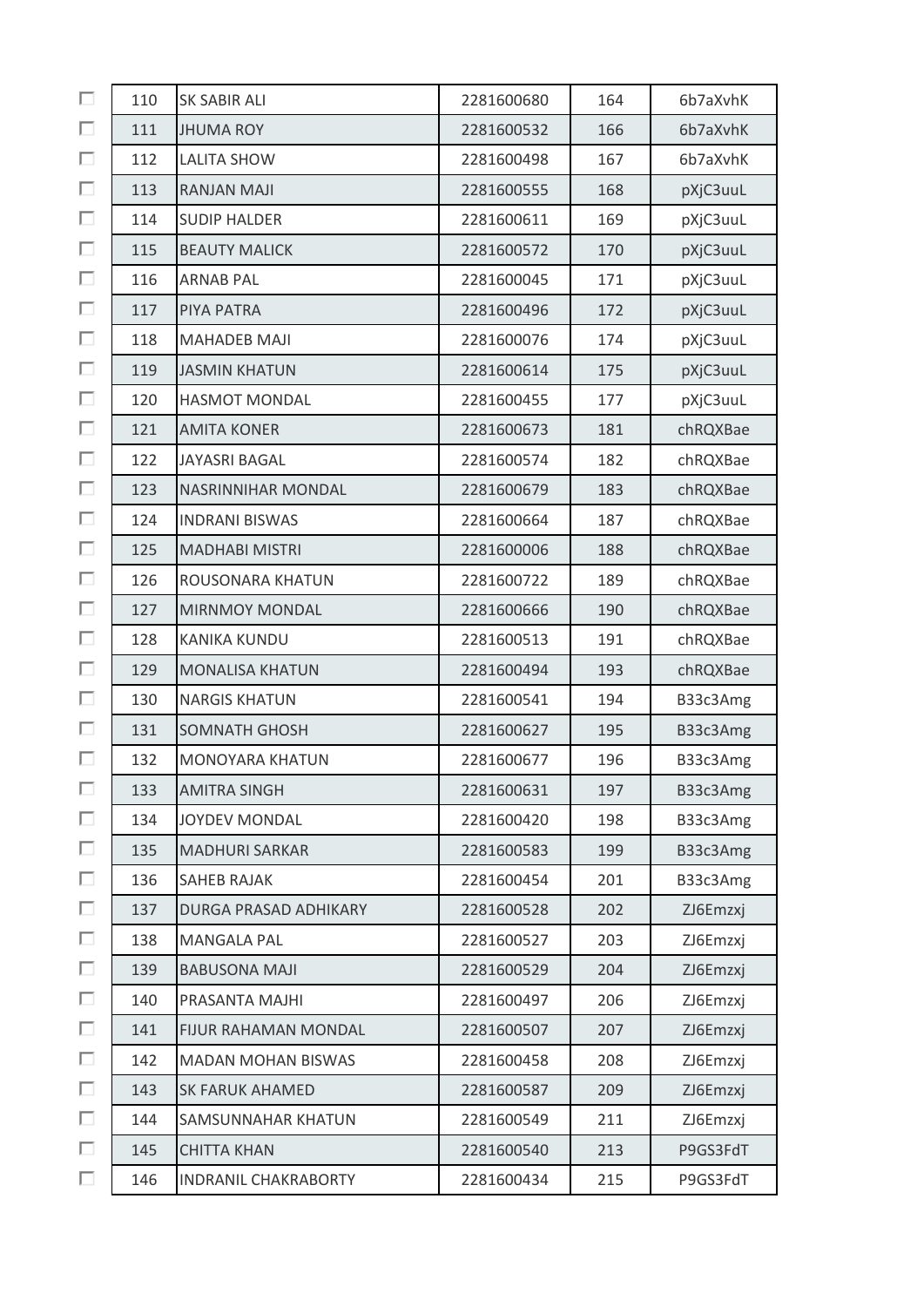| П | 147 | <b>ROJINA KHATUN</b>      | 2281600732 | 216 | P9GS3FdT |
|---|-----|---------------------------|------------|-----|----------|
| П | 148 | <b>MAHUA PARAMANIK</b>    | 2281600492 | 218 | P9GS3FdT |
| П | 149 | <b>BIKRAM MONDAL</b>      | 2281600738 | 219 | P9GS3FdT |
| П | 150 | <b>MOUMITA METE</b>       | 2281600490 | 220 | P9GS3FdT |
| П | 151 | <b>ANANDA METE</b>        | 2281600486 | 221 | P9GS3FdT |
| П | 152 | PRIYANKA SHEE             | 2281600712 | 224 | 7QTemErU |
| П | 153 | <b>NARGIS PARVEEN</b>     | 2281600059 | 225 | 7QTemErU |
| П | 154 | <b>HAIDAR ALI MALLICK</b> | 2281600008 | 227 | 7QTemErU |
| П | 155 | SK HAZRUL ASWAD           | 2281600521 | 229 | 7QTemErU |
| П | 156 | <b>SONALI GHOSH</b>       | 2281600440 | 230 | 7QTemErU |
| П | 157 | <b>SUMANTA KARMAKAR</b>   | 2281600753 | 234 | 7QTemErU |
| П | 158 | <b>FALGUNI HAZRA</b>      | 2281600580 | 235 | 2ajt3M7p |
| П | 159 | PAPIYA KHATUN             | 2281600425 | 236 | 2ajt3M7p |
| П | 160 | <b>RATAN DAS</b>          | 2281600517 | 239 | 2ajt3M7p |
| П | 161 | <b>BITHI DAS</b>          | 2281600668 | 240 | 2ajt3M7p |
| П | 162 | <b>MINA KHATUN</b>        | 2281600406 | 241 | 2ajt3M7p |
| П | 163 | ANANYA MUKHERJEE          | 2281600445 | 242 | 2ajt3M7p |
| П | 164 | PAYEL CHATTERJEE          | 2281600427 | 246 | 2ajt3M7p |
| П | 165 | <b>SK MONTAZ</b>          | 2281600451 | 247 | kWxUkLhr |
| П | 166 | AFIFUL HASAN MALLICK      | 2281600441 | 248 | kWxUkLhr |
| П | 167 | <b>MAMPY MONDAL</b>       | 2281600546 | 249 | kWxUkLhr |
| п | 168 | SK HASIBUR RAHAMAN        | 2281600417 | 256 | kWxUkLhr |
| П | 169 | <b>SUTAPA BISHNU</b>      | 2281600408 | 259 | kWxUkLhr |
| П | 170 | <b>RANJAN ROY</b>         | 2281600686 | 262 | kWxUkLhr |
| П | 171 | <b>BISWAJIT BAIDYA</b>    | 2281600558 | 267 | JBJgAKut |
| П | 172 | <b>AYESHA KHATUN</b>      | 2281600551 | 270 | JBJgAKut |
| П | 173 | <b>KARTICK MAJHI</b>      | 2281600559 | 271 | JBJgAKut |
| П | 174 | NABAKUMAR MUKHERJEE       | 2281600461 | 274 | JBJgAKut |
| П | 175 | <b>NIRBAN SARKAR</b>      | 2281600648 | 277 | JBJgAKut |
| П | 176 | RIMPA ASH                 | 2281600674 | 278 | JBJgAKut |
| П | 177 | <b>MONDIRA SHIL</b>       | 2281600671 | 279 | JBJgAKut |
| П | 178 | YESMIN SULTANA            | 2281600665 | 281 | JBJgAKut |
| П | 179 | <b>SUMI KHATUN</b>        | 2281600708 | 282 | y26vkRa2 |
| П | 180 | SAIFUL ISLAM MONDAL       | 2281600407 | 286 | y26vkRa2 |
| П | 181 | <b>MONIRA KHATUN</b>      | 2281600662 | 287 | y26vkRa2 |
| П | 182 | <b>SHIULI KHATUN</b>      | 2281600663 | 288 | y26vkRa2 |
| П | 183 | <b>MANDIRA LOHAR</b>      | 2281600616 | 290 | y26vkRa2 |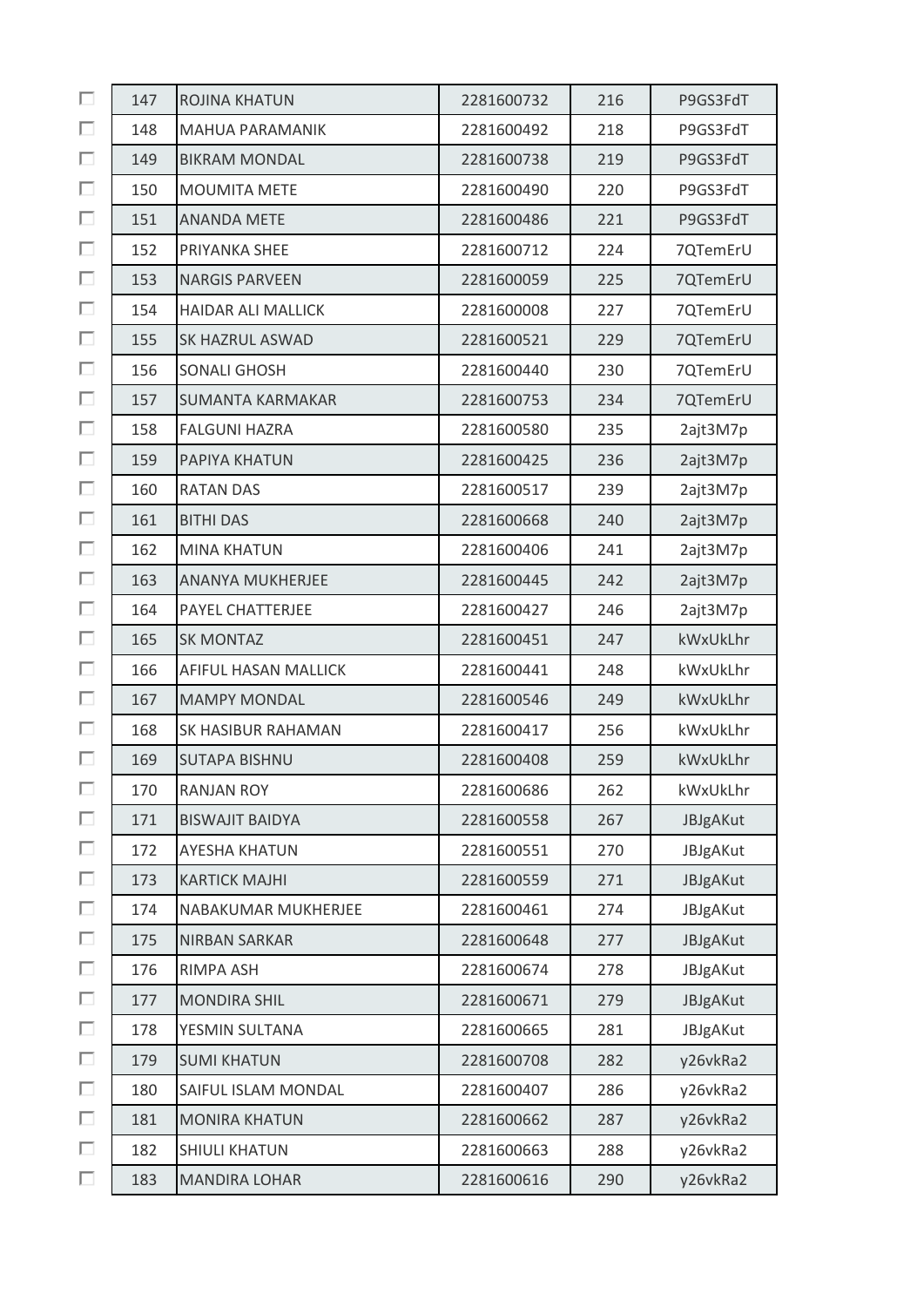| П | 184 | <b>SURAJIT MONDAL</b>       | 2281600729 | 294 | WHnWAQn3 |
|---|-----|-----------------------------|------------|-----|----------|
| П | 185 | <b>AKSHOY HAZRA</b>         | 2281600734 | 298 | WHnWAQn3 |
| П | 186 | <b>MUNSI HEMRAM</b>         | 2281600468 | 300 | WHnWAQn3 |
| П | 187 | <b>AMIRUL SK</b>            | 2281600594 | 301 | WHnWAQn3 |
| П | 188 | <b>NAJMA KHATUN</b>         | 2281600428 | 302 | WHnWAQn3 |
| П | 189 | <b>RANJIT LOHAR</b>         | 2281600629 | 303 | WHnWAQn3 |
| П | 190 | <b>MONIKA GARAI</b>         | 2281600687 | 304 | WHnWAQn3 |
| П | 191 | YASIN MOLLICK               | 2281600424 | 305 | enzjPPy5 |
| П | 192 | <b>GOURI DAS</b>            | 2281600654 | 308 | enzjPPy5 |
| П | 193 | <b>HASMATIULLA MALLICK</b>  | 2281600423 | 310 | 9P5xAWez |
| П | 194 | <b>ASHALATA MUKHERJEE</b>   | 2281600043 | 314 | 9P5xAWez |
| П | 195 | RAKHI BANERJEE              | 2281600647 | 315 | 9P5xAWez |
| П | 196 | DEBNARAYAN SARKAR           | 2281600503 | 319 | 9P5xAWez |
| П | 197 | <b>PUTUL DAS</b>            | 2281600681 | 325 | 9P5xAWez |
| П | 198 | NAJMUNNESHA KHATUN          | 2281600416 | 327 | 9P5xAWez |
| П | 199 | PRATIMA BISWAS              | 2281600581 | 330 | 9P5xAWez |
| П | 200 | <b>BIDHAN MONDAL</b>        | 2281600457 | 331 | tucYPVrB |
| П | 201 | <b>MAMPI GHOSH</b>          | 2281600691 | 332 | tucYPVrB |
| П | 202 | <b>SURESH DHARA</b>         | 2281600470 | 333 | tucYPVrB |
| П | 203 | <b>SANTANU MODAK</b>        | 2281600453 | 335 | tucYPVrB |
| П | 204 | SPANDAN CHOWDHURY           | 2281600643 | 336 | tucYPVrB |
| П | 205 | <b>SANCHITA GHOSH</b>       | 2281600487 | 337 | tucYPVrB |
| П | 206 | <b>JESMINE KHATUN</b>       | 2281600737 | 340 | tucYPVrB |
| п | 207 | <b>SURAJ BISWAS</b>         | 2281600684 | 341 | tucYPVrB |
| П | 208 | <b>DOLON DAS BAIRAGYA</b>   | 2281600588 | 342 | gUJ3z275 |
| П | 209 | <b>REJAUL SK</b>            | 2281600547 | 343 | gUJ3z275 |
| П | 210 | SK ABDUL ALAM               | 2281600556 | 345 | gUJ3z275 |
| П | 211 | <b>SHRABANI DAS</b>         | 2281600676 | 346 | gUJ3z275 |
| П | 212 | <b>KIRAN ANKURE</b>         | 2281600655 | 347 | gUJ3z275 |
| П | 213 | PINKI KHATUN                | 2281600569 | 350 | gUJ3z275 |
| П | 214 | <b>JIABONNYASA KHATUN</b>   | 2281600568 | 351 | gUJ3z275 |
| П | 215 | PAYEL ROY                   | 2281600595 | 356 | FAVzP1h3 |
| П | 216 | SRIKANTA BAGDI              | 2281600493 | 357 | FAVzP1h3 |
| П | 217 | <b>ACHINTA KUMAR GHOSH</b>  | 2281600495 | 358 | FAVzP1h3 |
| П | 218 | <b>KRISHNENDU MUKHERJEE</b> | 2281600625 | 364 | FAVzP1h3 |
| П | 219 | SATYAJIT GARAI              | 2281600613 | 365 | FAVzP1h3 |
| П | 220 | <b>ARJINA KHATUN</b>        | 2281600683 | 366 | FAVzP1h3 |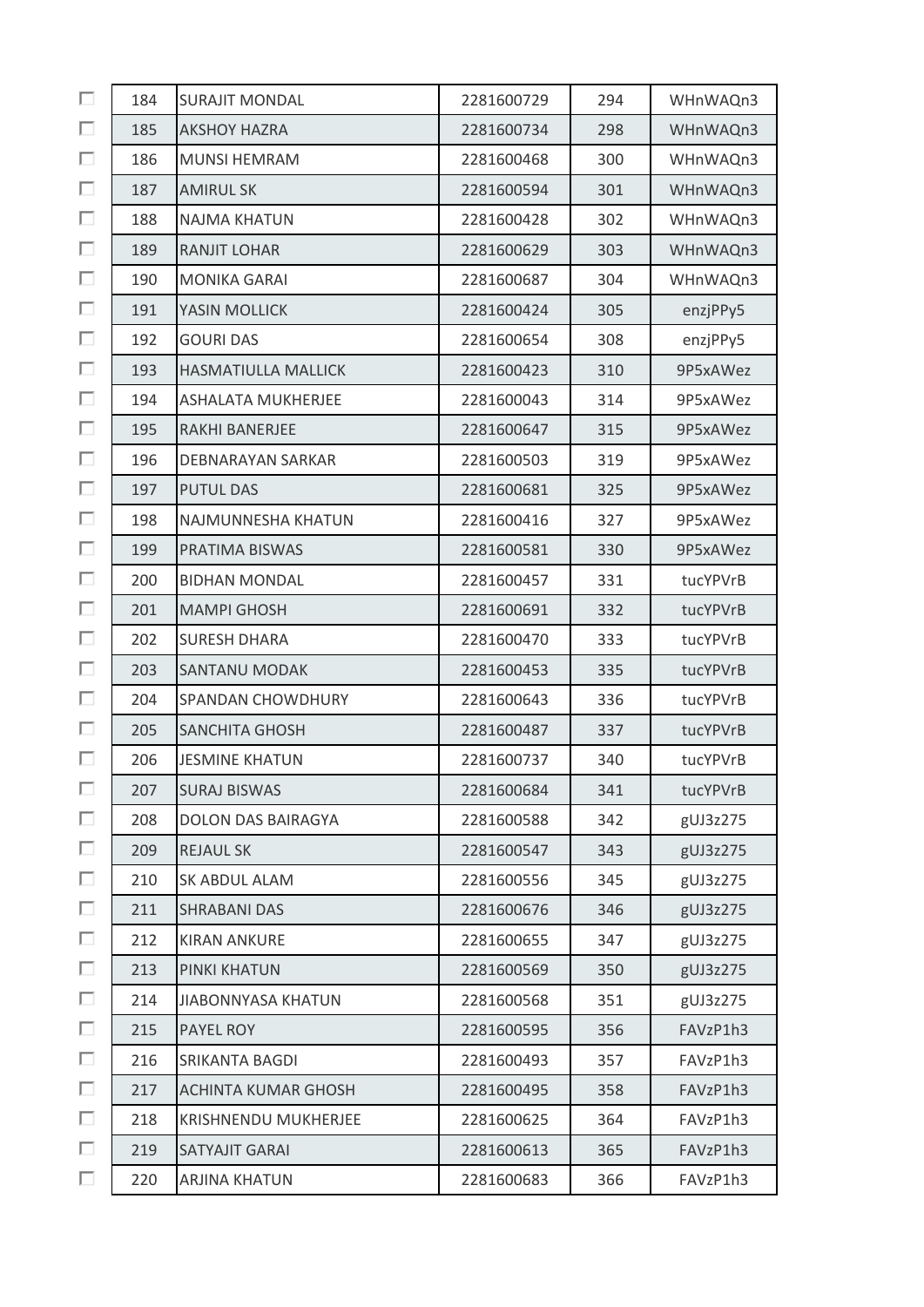| П | 221 | <b>ARIFA SULTANA</b>     | 2281600512 | 367 | 3e814Zv1 |
|---|-----|--------------------------|------------|-----|----------|
| П | 222 | SK HASIM NEWAJ           | 2281600692 | 368 | 3e814Zv1 |
| П | 223 | <b>ABHISHEK DUTTA</b>    | 2281600607 | 369 | 3e814Zv1 |
| П | 224 | <b>SUSMITA GHOSH</b>     | 2281600608 | 371 | 3e814Zv1 |
| П | 225 | <b>SAYRA BANU</b>        | 2281600600 | 375 | 3e814Zv1 |
| П | 226 | <b>NURSELINA KHATUN</b>  | 2281600579 | 376 | 3e814Zv1 |
| П | 227 | <b>BOBY PAL</b>          | 2281600602 | 377 | 3e814Zv1 |
| П | 228 | RANJIT LOHAR             | 2281600460 | 378 | SGz1P7bH |
| П | 229 | SARADINDU PAN            | 2281600746 | 381 | SGz1P7bH |
| П | 230 | SK BASIR AHEMMED         | 2281600694 | 382 | SGz1P7bH |
| П | 231 | <b>INDRAJIT PAL</b>      | 2281600650 | 383 | SGz1P7bH |
| П | 232 | <b>RAJESH BAGDI</b>      | 2281600048 | 384 | SGz1P7bH |
| П | 233 | <b>SIPRA MONDAL</b>      | 2281600597 | 389 | SGz1P7bH |
| П | 234 | KANIKA MAJUMDAR          | 2281600472 | 390 | amLB36nK |
| П | 235 | <b>SK SABIRUDDIN</b>     | 2281600456 | 391 | amLB36nK |
| П | 236 | RAMPROSAD MAJI           | 2281600751 | 393 | amLB36nK |
| П | 237 | <b>RAKHI SARKAR</b>      | 2281600573 | 394 | amLB36nK |
| П | 238 | <b>BISWANATH KHAN</b>    | 2281600474 | 399 | amLB36nK |
| П | 239 | <b>SANJOY DAS</b>        | 2281600553 | 405 | amLB36nK |
| П | 240 | <b>MOMENA KHATUN</b>     | 2281600670 | 410 | amLB36nK |
| П | 241 | <b>MOBINA KHATUN</b>     | 2281600561 | 412 | z6Y3c5yL |
| П | 242 | RIMPI BHATTACHERJEE      | 2281600672 | 414 | z6Y3c5yL |
| П | 243 | <b>ASMA KHATUN</b>       | 2281600565 | 419 | z6Y3c5yL |
| П | 244 | <b>PUJA GHOSH</b>        | 2281600591 | 422 | z6Y3c5yL |
| П | 245 | DIL AFRUZA KHATUN        | 2281600564 | 425 | z6Y3c5yL |
| П | 246 | PRADIP BAGDI             | 2281600690 | 426 | z6Y3c5yL |
| П | 247 | <b>SHIULI KHATUN</b>     | 2281600703 | 427 | z6Y3c5yL |
| П | 248 | <b>SHAMPA PAL</b>        | 2281600656 | 428 | ptga33ee |
| П | 249 | <b>AMIT DAS BAIRAGYA</b> | 2281600724 | 430 | ptga33ee |
| П | 250 | <b>CHAMELI KHATUN</b>    | 2281600566 | 431 | ptga33ee |
| П | 251 | <b>JULEKHA KHATUN</b>    | 2281600685 | 432 | ptga33ee |
| П | 252 | PAYEL MAJUMDAR           | 2281600675 | 433 | ptga33ee |
| П | 253 | <b>ROSNI KHATUN</b>      | 2281600444 | 434 | M7BDc5sg |
| П | 254 | <b>TUSHI METE</b>        | 2281600586 | 435 | M7BDc5sg |
| П | 255 | <b>SUBHOJIT DAS</b>      | 2281600430 | 436 | M7BDc5sg |
| П | 256 | <b>ASMITA PAL</b>        | 2281600649 | 437 | M7BDc5sg |
| П | 257 | <b>SHIULI MITRA</b>      | 2281600632 | 438 | M7BDc5sg |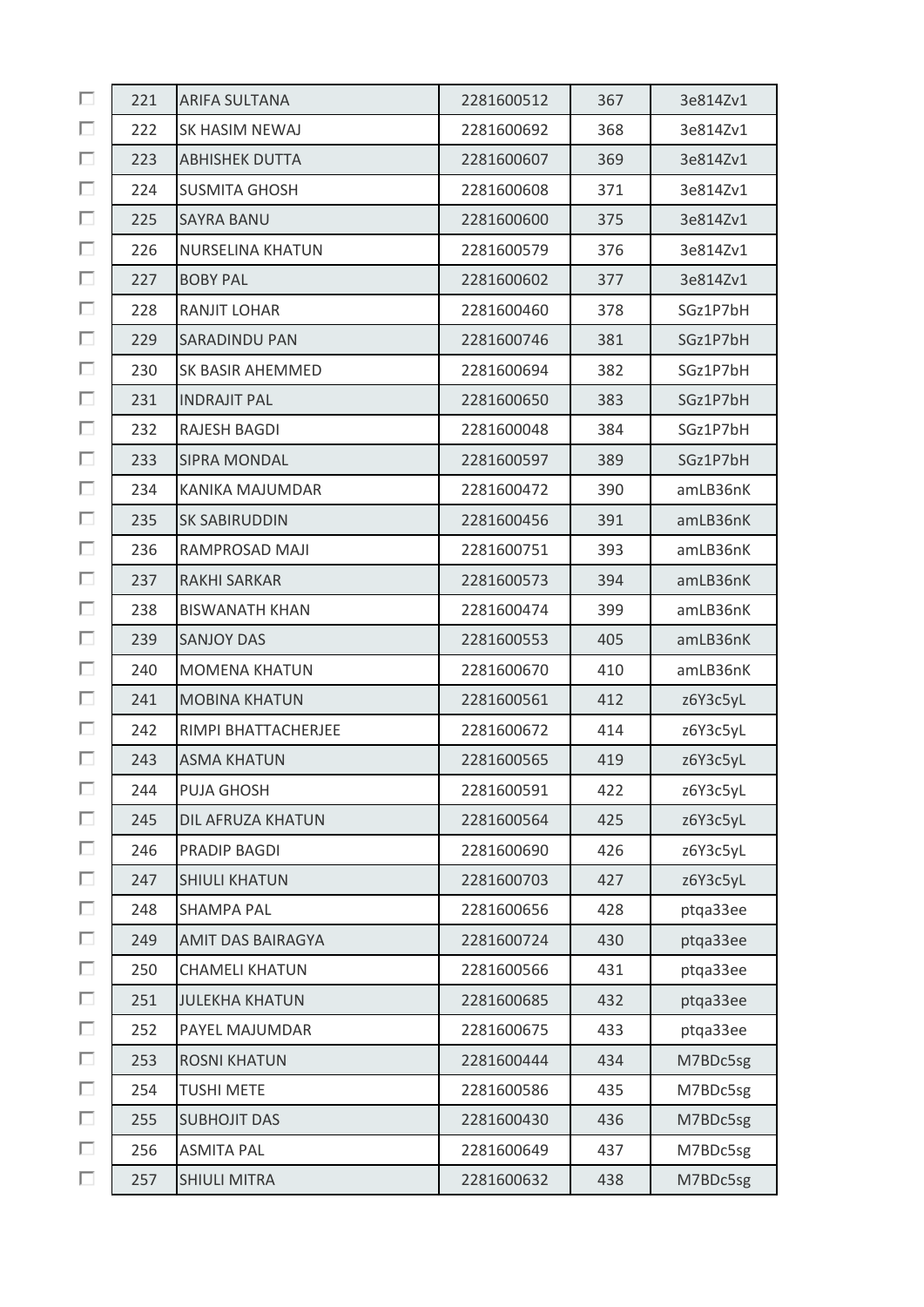| П | 258 | <b>MANDIRA BAGDI</b>      | 2281600585 | 440 | M7BDc5sg |
|---|-----|---------------------------|------------|-----|----------|
| П | 259 | <b>SHILA KIRTUNIA</b>     | 2281600504 | 441 | M7BDc5sg |
| П | 260 | <b>NASIMA KHATUN</b>      | 2281600642 | 445 | Bz8R3c1R |
| П | 261 | <b>WASIM AKRAM</b>        | 2281600537 | 448 | Bz8R3c1R |
| П | 262 | <b>KASHINATH PAL</b>      | 2281600505 | 449 | Bz8R3c1R |
| П | 263 | <b>BASUDEB HALDER</b>     | 2281600433 | 450 | Bz8R3c1R |
| П | 264 | <b>MOUMITA BAURI</b>      | 2281600593 | 451 | Bz8R3c1R |
| П | 265 | <b>MENOKA MURMU</b>       | 2281600506 | 452 | Bz8R3c1R |
| П | 266 | <b>PUJA GHOSH</b>         | 2281600752 | 453 | Bz8R3c1R |
| П | 267 | <b>JASHMIN KHATUN</b>     | 2281600530 | 455 | Bz8R3c1R |
| П | 268 | <b>BADRUNNESHA KHATUN</b> | 2281600584 | 457 | ZdeccbjT |
| П | 269 | <b>SULEKHA MONDAL</b>     | 2281600429 | 459 | ZdeccbjT |
| П | 270 | <b>AYESA KHATUN</b>       | 2281600449 | 461 | ZdeccbjT |
| П | 271 | <b>RIJU MUNSHI</b>        | 2281600038 | 464 | ZdeccbjT |
| П | 272 | <b>SAMRAT BALL</b>        | 2281600552 | 465 | ZdeccbjT |
| П | 273 | <b>JAYANTA MALAKAR</b>    | 2281600442 | 467 | ZdeccbjT |
| П | 274 | <b>SONALI KHATUN</b>      | 2281600701 | 470 | ZdeccbjT |
| П | 275 | <b>FALGUNI MAJI</b>       | 2281600578 | 472 | hZsFsavU |
| П | 276 | <b>KAMALESH BALA</b>      | 2281600515 | 474 | hZsFsavU |
| П | 277 | <b>BIJOY SARKAR</b>       | 2281600544 | 475 | hZsFsavU |
| П | 278 | <b>RUNU SAHA</b>          | 2281600699 | 476 | hZsFsavU |
| П | 279 | <b>RUPSA KHATUN</b>       | 2281600443 | 477 | hZsFsavU |
| П | 280 | JANNATUNNISHA KHATUN      | 2281600538 | 479 | hZsFsavU |
| п | 281 | <b>ASMINA KHATUN</b>      | 2281600740 | 482 | hZsFsavU |
| П | 282 | <b>DEBASISH ANKURE</b>    | 2281600452 | 483 | hZsFsavU |
| П | 283 | PARTHA HALDAR             | 2281600522 | 484 | hZsFsavU |
| П | 284 | <b>BISWAJIT BANERJEE</b>  | 2281600435 | 487 | 7kYTbgbp |
| П | 285 | <b>MOLLA HAFIJUDDIN</b>   | 2281600469 | 489 | 7kYTbgbp |
| П | 286 | <b>BAISAKHI KHATUN</b>    | 2281600693 | 490 | 7kYTbgbp |
| П | 287 | <b>REJAUL SK</b>          | 2281600682 | 491 | 7kYTbgbp |
| П | 288 | PARTHA SARDAR             | 2281600641 | 492 | 7kYTbgbp |
| П | 289 | <b>SHRABONI MIRDHA</b>    | 2281600548 | 495 | 7kYTbgbp |
| п | 290 | <b>SUBHADIP PAL</b>       | 2281600704 | 497 | 7kYTbgbp |
| П | 291 | SK GOLAM HADI             | 2281600477 | 498 | w55esfnr |
| П | 292 | <b>MOUSUMI BISWAS</b>     | 2281600518 | 499 | w55esfnr |
| П | 293 | <b>MAYNA MONDAL</b>       | 2281600519 | 501 | w55esfnr |
| П | 294 | <b>SUBHAJIT BEZ</b>       | 2281600589 | 503 | w55esfnr |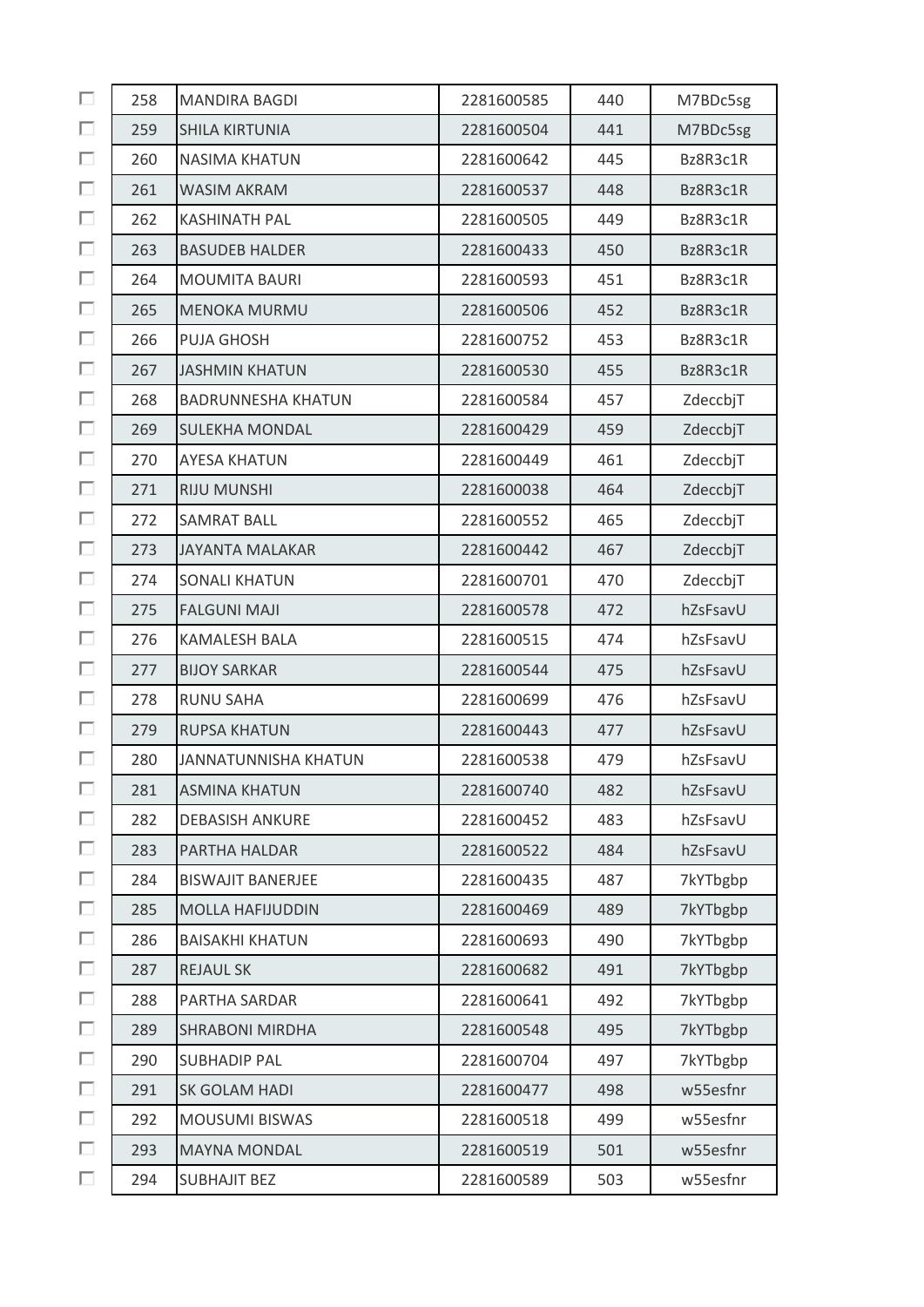| П | 295 | <b>AYESHA KHATUN</b>    | 2281600463 | 506 | w55esfnr        |
|---|-----|-------------------------|------------|-----|-----------------|
| П | 296 | <b>RUPA BISWAS</b>      | 2281600480 | 507 | w55esfnr        |
| П | 297 | <b>ANSURA KHATUN</b>    | 2281600476 | 514 | w55esfnr        |
| П | 298 | <b>UMA LOHAR</b>        | 2281600467 | 515 | w55esfnr        |
| П | 299 | PRIYA KHAN              | 2281600576 | 518 | <b>ULgHGezt</b> |
| П | 300 | <b>GOURI CHATTERJEE</b> | 2281600577 | 521 | ULgHGezt        |
| П | 301 | <b>SAKADI HANSDA</b>    | 2281600575 | 523 | <b>ULgHGezt</b> |
| П | 302 | SAMBHU NATH BISWAS      | 2281600056 | 524 | ULgHGezt        |
| П | 303 | SHOVAPATI HEMRAM        | 2281600415 | 527 | <b>ULgHGezt</b> |
| П | 304 | <b>SUJATA ROY</b>       | 2281600448 | 531 | ULgHGezt        |
| п | 305 | <b>MOUSUMI METE</b>     | 2281600535 | 532 | J3PVsnf2        |
| П | 306 | <b>SAGIRA KHATUN</b>    | 2281600482 | 534 | J3PVsnf2        |
| П | 307 | PAPIA KHATUN            | 2281600539 | 535 | J3PVsnf2        |
| П | 308 | MIR ABDUL SARUK         | 2281600667 | 540 | J3PVsnf2        |
| П | 309 | <b>SAYANI PAL</b>       | 2281600718 | 543 | J3PVsnf2        |
| п | 310 | <b>TAPAS MURMU</b>      | 2281600523 | 547 | J3PVsnf2        |
| П | 311 | <b>MAHADEB DAS</b>      | 2281600459 | 548 | J3PVsnf2        |
| П | 312 | <b>LUTFA KHATUN</b>     | 2281600657 | 550 | 7S1gFms3        |
| П | 313 | <b>PALASH BAGDI</b>     | 2281600615 | 552 | 7S1gFms3        |
| П | 314 | <b>TUHINA KHATUN</b>    | 2281600481 | 553 | 7S1gFms3        |
| П | 315 | PRATIMA MURMU           | 2281600439 | 554 | 7S1gFms3        |
| П | 316 | <b>JOYDEV MALIK</b>     | 2281600412 | 559 | 7S1gFms3        |
| П | 317 | MOSAMMAT SABANA KHATUN  | 2281600689 | 562 | 7S1gFms3        |
| П | 318 | <b>ARJUL SK</b>         | 2281600511 | 566 | Wctvst1x        |
| П | 319 | ARABINDA HAZRA          | 2281600715 | 571 | Wctvst1x        |
| П | 320 | SK KADAR ALI            | 2281600413 | 576 | Wctvst1x        |
| П | 321 | <b>SUNIL SOREN</b>      | 2281600543 | 578 | Wctvst1x        |
| П | 322 | <b>BEHULA BASKI</b>     | 2281600658 | 581 | Wctvst1x        |
| П | 323 | MOHIRUL ALAM MOLLA      | 2281600426 | 588 | Wctvst1x        |
| п | 324 | <b>ANANDA DAS</b>       | 2281600410 | 592 | Wctvst1x        |
| П | 325 | <b>JABA METE</b>        | 2281600536 | 597 | eYEXFsjz        |
| п | 326 | <b>PUJA HALDER</b>      | 2281600531 | 598 | eYEXFsjz        |
| П | 327 | <b>ASHIS BISWAS</b>     | 2281600437 | 602 | eYEXFsjz        |
| П | 328 | <b>SK IMRAN</b>         | 2281600483 | 604 | eYEXFsjz        |
| П | 329 | <b>ALIMA KHATUN</b>     | 2281600484 | 607 | eYEXFsjz        |
| П | 330 | <b>ANITA YADAV</b>      | 2281600436 | 608 | eYEXFsjz        |
| П | 331 | RABIUL HOQUE MOLLA      | 2281600557 | 609 | CDRjVrwB        |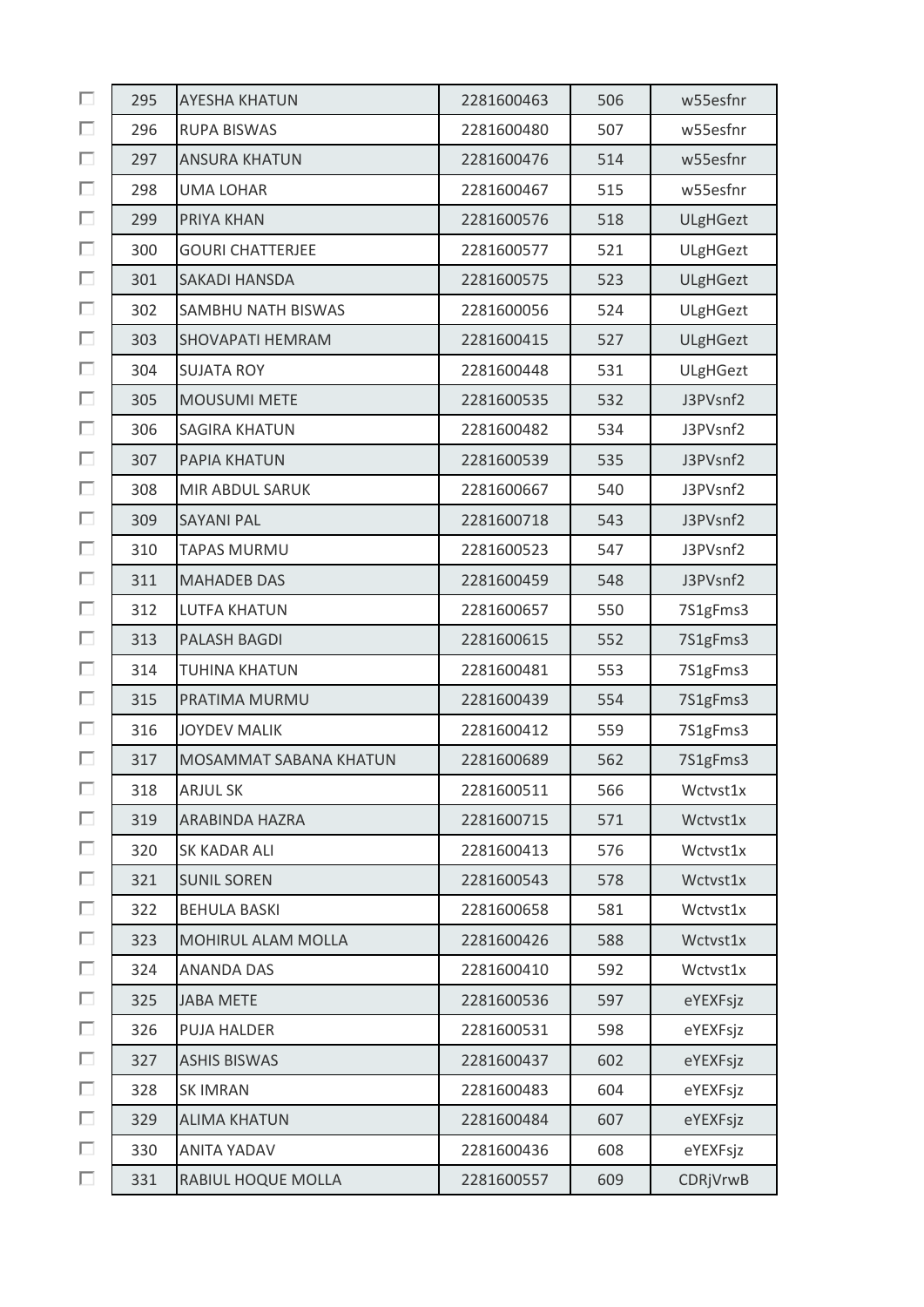| П  | 332 | <b>TOTON MONDAL</b>      | 2281600499 | 616 | CDRjVrwB |
|----|-----|--------------------------|------------|-----|----------|
| П  | 333 | <b>SOMNATH MAJI</b>      | 2281600520 | 617 | CDRjVrwB |
| П  | 334 | <b>CHINMOY SAHA</b>      | 2281600660 | 619 | CDRjVrwB |
| П  | 335 | <b>SK MAMINUL</b>        | 2281600475 | 621 | CDRjVrwB |
| П  | 336 | <b>CHANDAN SHAW</b>      | 2281600466 | 624 | CDRjVrwB |
| П  | 337 | MUKANDAR CHOWDHURY       | 2281600465 | 625 | CDRjVrwB |
| П  | 338 | <b>MEGHNAD HAZRA</b>     | 2281600554 | 626 | s4hxFyc5 |
| П  | 339 | <b>SAMIRA KHATUN</b>     | 2281600431 | 628 | s4hxFyc5 |
| П  | 340 | <b>MANISHA THAKUR</b>    | 2281600058 | 633 | s4hxFyc5 |
| П  | 341 | <b>BUDIN KISKU</b>       | 2281600438 | 635 | s4hxFyc5 |
| П  | 342 | RATNA PATRA              | 2281600562 | 636 | s4hxFyc5 |
| П  | 343 | RUMA DASBAIRAGGYA        | 2281600502 | 642 | s4hxFyc5 |
| П  | 344 | <b>SUKANTA BISWAS</b>    | 2281600485 | 645 | QKvZVxp3 |
| П  | 345 | <b>SRINATH SINHA</b>     | 2281600599 | 647 | QKvZVxp3 |
| П  | 346 | <b>BAPPA SIKDAR</b>      | 2281600596 | 649 | QKvZVxp3 |
| П  | 347 | <b>GOURI SARKAR</b>      | 2281600003 | 650 | QKvZVxp3 |
| П  | 348 | KAMRUNNISHA KHATUN       | 2281600570 | 653 | QKvZVxp3 |
| П  | 349 | <b>SK SAHNAWAZ</b>       | 2281600409 | 655 | 1qGm9wz1 |
| П  | 350 | <b>RIPON KHAN</b>        | 2281600004 | 656 | 1qGm9wz1 |
| П  | 351 | <b>MASUDA NASRIN</b>     | 2281600500 | 659 | 1qGm9wz1 |
| П  | 352 | <b>SORFUNNESA KHATUN</b> | 2281600563 | 661 | 1qGm9wz1 |
| П  | 353 | <b>ENAMULSK</b>          | 2281600696 | 662 | 1qGm9wz1 |
| П  | 354 | <b>RAJU SK</b>           | 2281600609 | 663 | 1qGm9wz1 |
| П  | 355 | MOLLA FOYSULUDDIN        | 2281600491 | 665 | 3R1zUCfH |
| П  | 356 | <b>CHAITALI MAJI</b>     | 2281600645 | 668 | 3R1zUCfH |
| П  | 357 | <b>MADHAB MONDAL</b>     | 2281600488 | 672 | 3R1zUCfH |
| П. | 358 | <b>TUMPA DAS</b>         | 2281600695 | 675 | 3R1zUCfH |
| П  | 359 | <b>MANDIRA BISWAS</b>    | 2281600479 | 676 | 3R1zUCfH |
| П  | 360 | SADHAN MIRDHA            | 2281600605 | 677 | 3R1zUCfH |
| П. | 361 | <b>SOURAV GHOSH</b>      | 2281600713 | 678 | mwk29BsK |
| П  | 362 | <b>SK MONERUL</b>        | 2281600422 | 679 | mwk29BsK |

User id and password of Part-II students of 2017-18

|  | SI No. Student Name   | <b>Student Id</b> | <b>Rollno</b> | <b>Password</b> |
|--|-----------------------|-------------------|---------------|-----------------|
|  | <b>KAZI NAZIR ALI</b> | 2281600421        |               | kkrfv8xW        |
|  | <b>KARTICK BAG</b>    | 2281600473        |               | kkrfv8xW        |
|  | <b>SUKANYA GOLDAR</b> | 2281600720        |               | kkrfv8xW        |
|  |                       |                   |               |                 |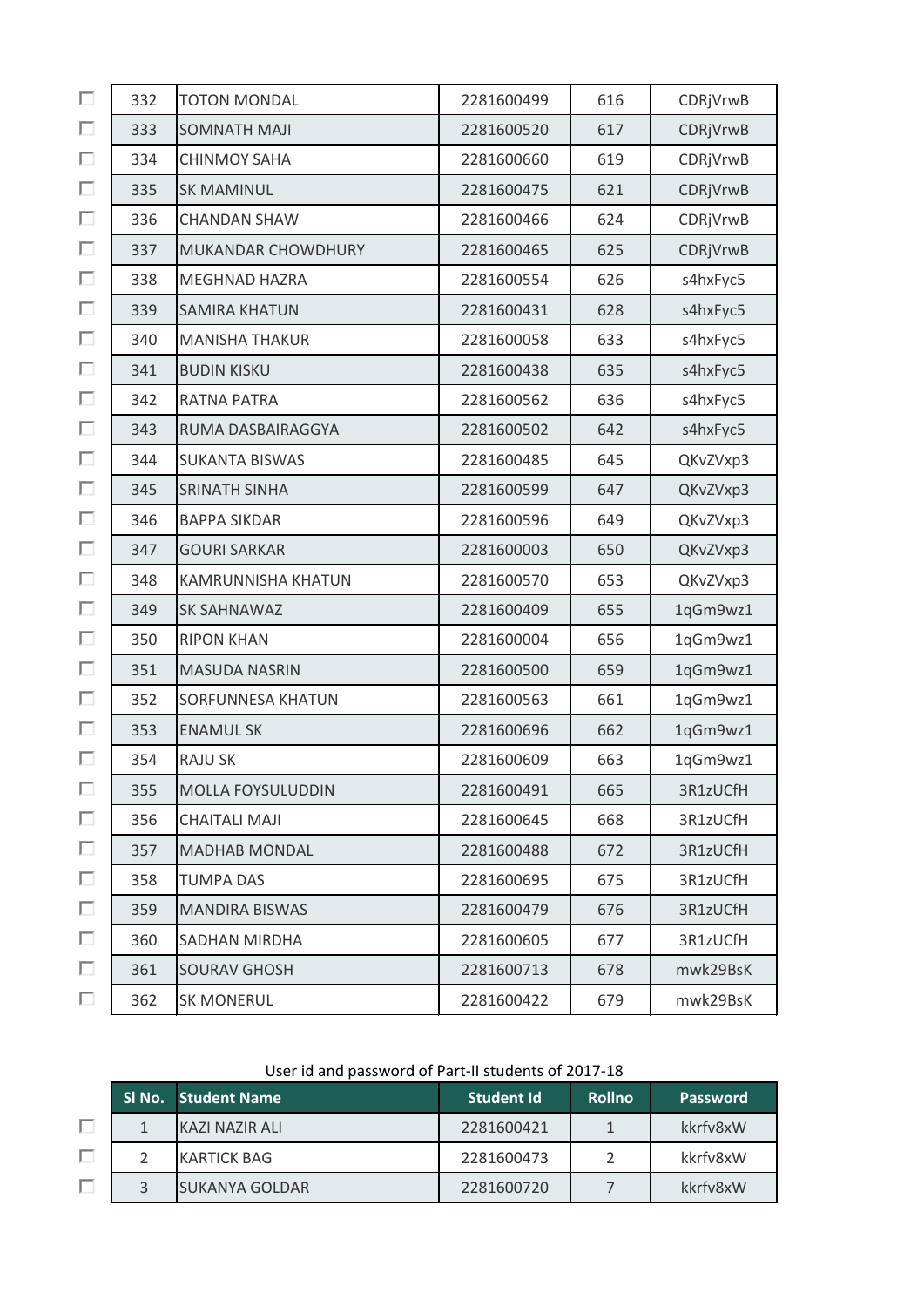| П | $\overline{4}$ | <b>DURGA TURI</b>        | 2281600598 | $\mathsf 9$ | kkrfv8xW |
|---|----------------|--------------------------|------------|-------------|----------|
| П | 5              | <b>MOUSUMI SHAW</b>      | 2281600603 | 10          | kkrfv8xW |
| п | 6              | PROSENJIT BAIDYA         | 2281600514 | 12          | kkrfv8xW |
| □ | $\overline{7}$ | <b>KABITA DAS</b>        | 2281600733 | 13          | kkrfv8xW |
| П | 8              | <b>SABITRI PAL</b>       | 2281600545 | 14          | kkrfv8xW |
| п | 9              | <b>JAGAT PATI DEWASI</b> | 2281600525 | 15          | 6MXue6dr |
| п | 10             | <b>AVIJIT PAL</b>        | 2281600524 | 17          | 6MXue6dr |
| П | 11             | <b>CHINMOY SAHA</b>      | 2281600635 | 18          | 6MXue6dr |
| п | 12             | <b>DEBABRATA PAL</b>     | 2281600633 | 19          | 6MXue6dr |
| П | 13             | <b>ZAKIR SK</b>          | 2281600526 | 20          | 6MXue6dr |
| п | 14             | <b>SONALI GOPE</b>       | 2281600601 | 21          | 6MXue6dr |
| п | 15             | MOUSUMI MAJI             | 2281600628 | 22          | 6MXue6dr |
| П | 16             | <b>BEAUTY KHATUN</b>     | 2281600636 | 24          | 6MXue6dr |
| п | 17             | <b>SANCHITA MAJI</b>     | 2281600630 | 25          | 6MXue6dr |
| п | 18             | ROBINA KHATUN            | 2281600634 | 26          | 6MXue6dr |
| п | 19             | <b>SHIULI MAJI</b>       | 2281600638 | 27          | ys9Wv1qt |
| п | 20             | <b>CHANCHAL METE</b>     | 2281600719 | 28          | ys9Wv1qt |
| П | 21             | <b>SAHADEV BAGDI</b>     | 2281600542 | 29          | ys9Wv1qt |
| П | 22             | SK AMZAD                 | 2281600447 | 31          | ys9Wv1qt |
| п | 23             | <b>SADHAN BAURI</b>      | 2281600623 | 32          | ys9Wv1qt |
| п | 24             | PINKI SAHA               | 2281600590 | 35          | ys9Wv1qt |
| п | 25             | <b>KUHELI PAL</b>        | 2281600450 | 36          | ys9Wv1qt |
| П | 26             | <b>SK AJIJUL</b>         | 2281600405 | 37          | ys9Wv1qt |
| п | 27             | <b>SANJU BAGDI</b>       | 2281600621 | 38          | ys9Wv1qt |
| П | 28             | <b>RANJAN KR MAJI</b>    | 2281600652 | 39          | nTB9ef32 |
| П | 29             | <b>ALOK MAJI</b>         | 2281600721 | 40          | nTB9ef32 |
| П | 30             | <b>MONI SOREN</b>        | 2281600620 | 41          | nTB9ef32 |
| П | 31             | <b>RAHUL GUPTA</b>       | 2281600725 | 43          | nTB9ef32 |
| П | 32             | <b>DHANANJOY MAJI</b>    | 2281600717 | 45          | nTB9ef32 |
| П | 33             | <b>NARGIS PARVIN</b>     | 2281600640 | 46          | nTB9ef32 |
| П | 34             | <b>RITU MAJI</b>         | 2281600606 | 48          | nTB9ef32 |
| П | 35             | <b>BIJOY MAJHI</b>       | 2281600702 | 49          | nTB9ef32 |
| п | 36             | LIPIKA LAHA              | 2281600705 | 50          | nTB9ef32 |
| П | 37             | <b>SHRABANTI MAJHI</b>   | 2281600411 | 53          | nTB9ef32 |
| П | 38             | SUDIPTA CHATTOPADHYAY    | 2281600639 | 56          | LyNwueg3 |
| П | 39             | <b>KANTA KHAN</b>        | 2281600707 | 57          | LyNwueg3 |
| П | 40             | SRIJITA MONDAL           | 2281600747 | 62          | LyNwueg3 |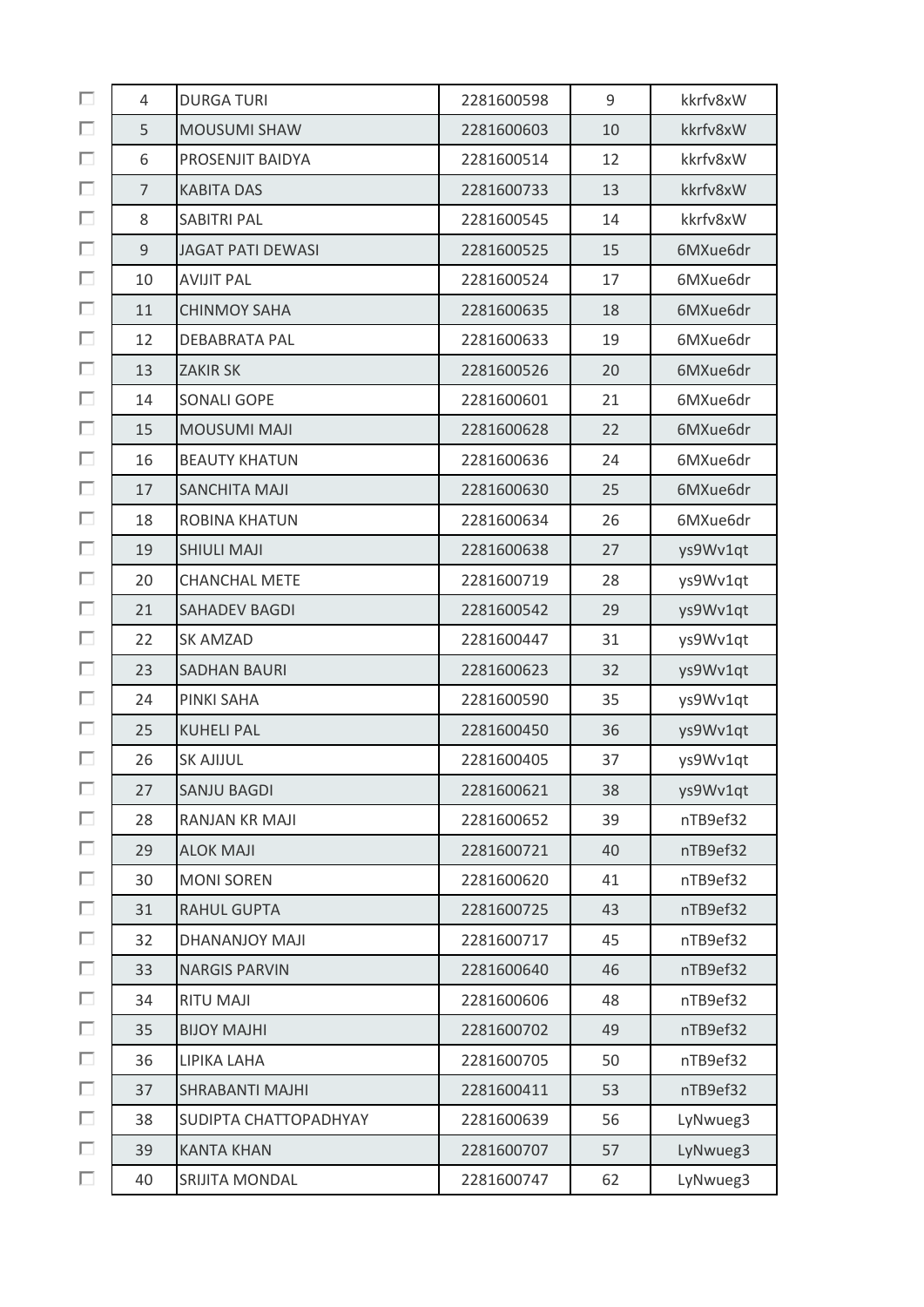| П | 41 | PRADIP KUMAR GHOSH      | 2281600592 | 63  | LyNwueg3 |
|---|----|-------------------------|------------|-----|----------|
| П | 42 | <b>ARIFA KHATUN</b>     | 2281600489 | 64  | LyNwueg3 |
| п | 43 | <b>SUMANA KHATUN</b>    | 2281600659 | 65  | LyNwueg3 |
| п | 44 | <b>BASANTI MURMU</b>    | 2281600622 | 66  | LyNwueg3 |
| П | 45 | SAMIRUDDIN MONDAL       | 2281600462 | 68  | LyNwueg3 |
| п | 46 | SK AZHARUDDIN           | 2281600464 | 69  | LyNwueg3 |
| п | 47 | <b>SK SOYEL</b>         | 2281600501 | 70  | LyNwueg3 |
| П | 48 | <b>SK KASEM</b>         | 2281600550 | 72  | 9cZYJdt5 |
| п | 49 | <b>JAYASHREE KONER</b>  | 2281600736 | 74  | 9cZYJdt5 |
| П | 50 | <b>SATHI MISTRI</b>     | 2281600582 | 75  | 9cZYJdt5 |
| п | 51 | <b>PUJA METE</b>        | 2281600618 | 76  | 9cZYJdt5 |
| п | 52 | <b>BADSHA ALAM</b>      | 2281600419 | 77  | 9cZYJdt5 |
| П | 53 | <b>SAMINA KHATUN</b>    | 2281600726 | 78  | 9cZYJdt5 |
| П | 54 | <b>JAHANGIR HOSSAIN</b> | 2281600478 | 79  | 9cZYJdt5 |
| п | 55 | <b>BINATA PATRA</b>     | 2281600697 | 81  | 9cZYJdt5 |
| п | 56 | <b>MOUSUMI DHARA</b>    | 2281600710 | 83  | 9cZYJdt5 |
| п | 57 | <b>SOVARANI KHATUN</b>  | 2281600022 | 84  | YEs3uk6z |
| П | 58 | <b>AMINA KHATUN</b>     | 2281600730 | 85  | YEs3uk6z |
| П | 59 | <b>ANKITA MUKHERJEE</b> | 2281600723 | 86  | YEs3uk6z |
| п | 60 | <b>MORIYAM KHATUN</b>   | 2281600567 | 88  | YEs3uk6z |
| п | 61 | ANITA BISWAKARMA        | 2281600604 | 89  | YEs3uk6z |
| п | 62 | <b>MIRA PARVIN</b>      | 2281600678 | 90  | YEs3uk6z |
| П | 63 | <b>PUJA METE</b>        | 2281600610 | 92  | YEs3uk6z |
| п | 64 | <b>JAYDEB BARUI</b>     | 2281600688 | 94  | YEs3uk6z |
| П | 65 | <b>MONISHA GOSWAMI</b>  | 2281600706 | 95  | gjDyJjmB |
| П | 66 | <b>NUPUR MAJI</b>       | 2281600612 | 96  | gjDyJjmB |
| П | 67 | <b>ASIT MARDI</b>       | 2281600617 | 97  | gjDyJjmB |
| П | 68 | <b>TRISHNA MAJI</b>     | 2281600626 | 98  | gjDyJjmB |
| П | 69 | CHANDRANI MONDAL        | 2281600727 | 99  | gjDyJjmB |
| П | 70 | <b>MONDIRA MAJI</b>     | 2281600432 | 100 | gjDyJjmB |
| П | 71 | RAMPRASAD ANKURE        | 2281600534 | 103 | gjDyJjmB |
| П | 72 | PARESH MIRDHA           | 2281600754 | 104 | gjDyJjmB |
| п | 73 | <b>MITHU GANGULY</b>    | 2281600653 | 105 | F5Q1XhxC |
| П | 74 | DEEPIKA GHOSH           | 2281600651 | 106 | F5Q1XhxC |
| П | 75 | PRASENJIT MONDAL        | 2281600418 | 108 | F5Q1XhxC |
| п | 76 | <b>BUDDHADEB MAJI</b>   | 2281600741 | 110 | F5Q1XhxC |
| П | 77 | <b>SUJOY BHARUI</b>     | 2281600728 | 112 | F5Q1XhxC |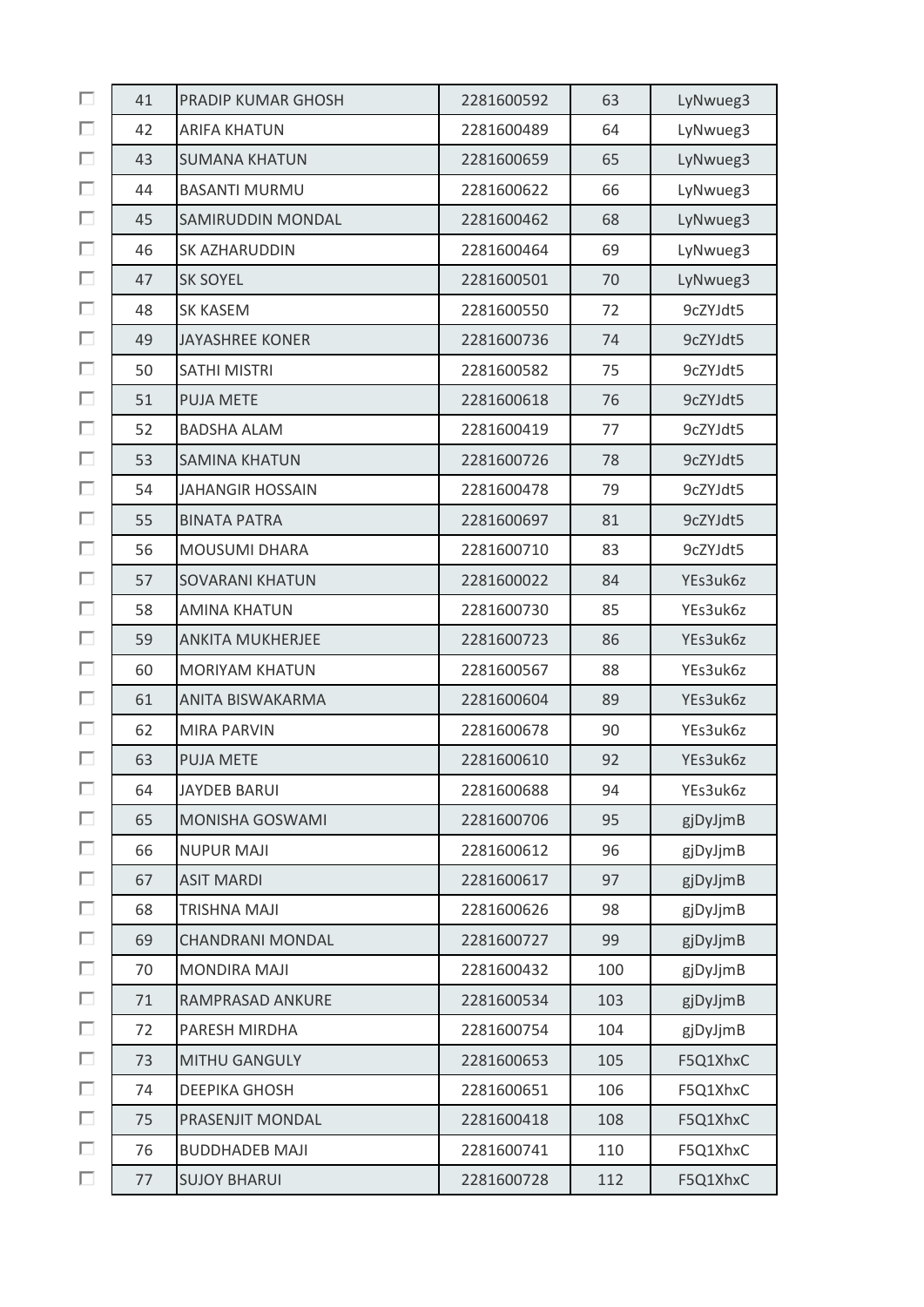| П  | 78  | <b>ANJUMA SK</b>           | 2281600510 | 114 | F5Q1XhxC |
|----|-----|----------------------------|------------|-----|----------|
| П  | 79  | <b>MILON KUMAR DAS</b>     | 2281600739 | 115 | F5Q1XhxC |
| П  | 80  | <b>JYOTSNA DAS</b>         | 2281600669 | 118 | F5Q1XhxC |
| п  | 81  | <b>DIL AFROJA</b>          | 2281600516 | 119 | vrg1Hrd3 |
| П  | 82  | <b>TANIYA KHATUN</b>       | 2281600508 | 120 | vrg1Hrd3 |
| П  | 83  | <b>PUJA DHIBAR</b>         | 2281600644 | 122 | vrg1Hrd3 |
| П  | 84  | PURNIMA MONDAL             | 2281600748 | 123 | vrg1Hrd3 |
| П  | 85  | <b>KANIKA MAJI</b>         | 2281600744 | 124 | vrg1Hrd3 |
| п  | 86  | <b>NAJU KHATUN</b>         | 2281600743 | 126 | vrg1Hrd3 |
| П  | 87  | PARBATI GARAI              | 2281600750 | 127 | vrg1Hrd3 |
| п  | 88  | <b>BHIDAN DAS</b>          | 2281600509 | 129 | vrg1Hrd3 |
| П  | 89  | <b>RUBINA KHATUN</b>       | 2281600749 | 132 | vrg1Hrd3 |
| П  | 90  | <b>SAYAK BASU</b>          | 2281600742 | 133 | T5uAXqq1 |
| п  | 91  | <b>BAISHAKHI MALIK</b>     | 2281600745 | 134 | T5uAXqq1 |
| П  | 92  | <b>BIKASH PAL</b>          | 2281600619 | 135 | T5uAXqq1 |
| П  | 93  | <b>CHHATTU MONDAL</b>      | 2281600637 | 136 | T5uAXqq1 |
| П  | 94  | PUJA THANDAR               | 2281600624 | 137 | T5uAXqq1 |
| П  | 95  | <b>ANUPAM MONDAL</b>       | 2281600731 | 139 | T5uAXqq1 |
| П  | 96  | SABITA SAMANTA             | 2281600446 | 143 | T5uAXqq1 |
| П  | 97  | <b>KIRAN BAITY</b>         | 2281600709 | 144 | T5uAXqq1 |
| П  | 98  | <b>SAHANA KHATUN</b>       | 2281600571 | 145 | Hx1NHw3H |
| п  | 99  | <b>MANAB BAG</b>           | 2281600646 | 146 | Hx1NHw3H |
| П  | 100 | <b>RAJU SARDAR</b>         | 2281600711 | 147 | Hx1NHw3H |
| П  | 101 | <b>MONDIRA THANDAR</b>     | 2281600716 | 150 | Hx1NHw3H |
| П  | 102 | PAYEL DAS                  | 2281600714 | 151 | Hx1NHw3H |
| П  | 103 | <b>HAIDAR ALI SK</b>       | 2281600698 | 152 | Hx1NHw3H |
| п  | 104 | <b>BISWAJIT DALUI</b>      | 2281600471 | 153 | Hx1NHw3H |
| П  | 105 | <b>MRINMOY BEZ</b>         | 2281600560 | 156 | Hx1NHw3H |
| П  | 106 | <b>IPSITA BHATTACHARYA</b> | 2281600533 | 159 | 6b7aXvhK |
| п  | 107 | <b>SK HASIBUL</b>          | 2281600735 | 160 | 6b7aXvhK |
| П  | 108 | <b>MASIRUL MONDAL</b>      | 2281600700 | 162 | 6b7aXvhK |
| П  | 109 | <b>ANJAN BISWAS</b>        | 2281600661 | 163 | 6b7aXvhK |
| П  | 110 | SK SABIR ALI               | 2281600680 | 164 | 6b7aXvhK |
| П  | 111 | <b>JHUMA ROY</b>           | 2281600532 | 166 | 6b7aXvhK |
| п  | 112 | LALITA SHOW                | 2281600498 | 167 | 6b7aXvhK |
| П  | 113 | RANJAN MAJI                | 2281600555 | 168 | pXjC3uuL |
| П. | 114 | <b>SUDIP HALDER</b>        | 2281600611 | 169 | pXjC3uuL |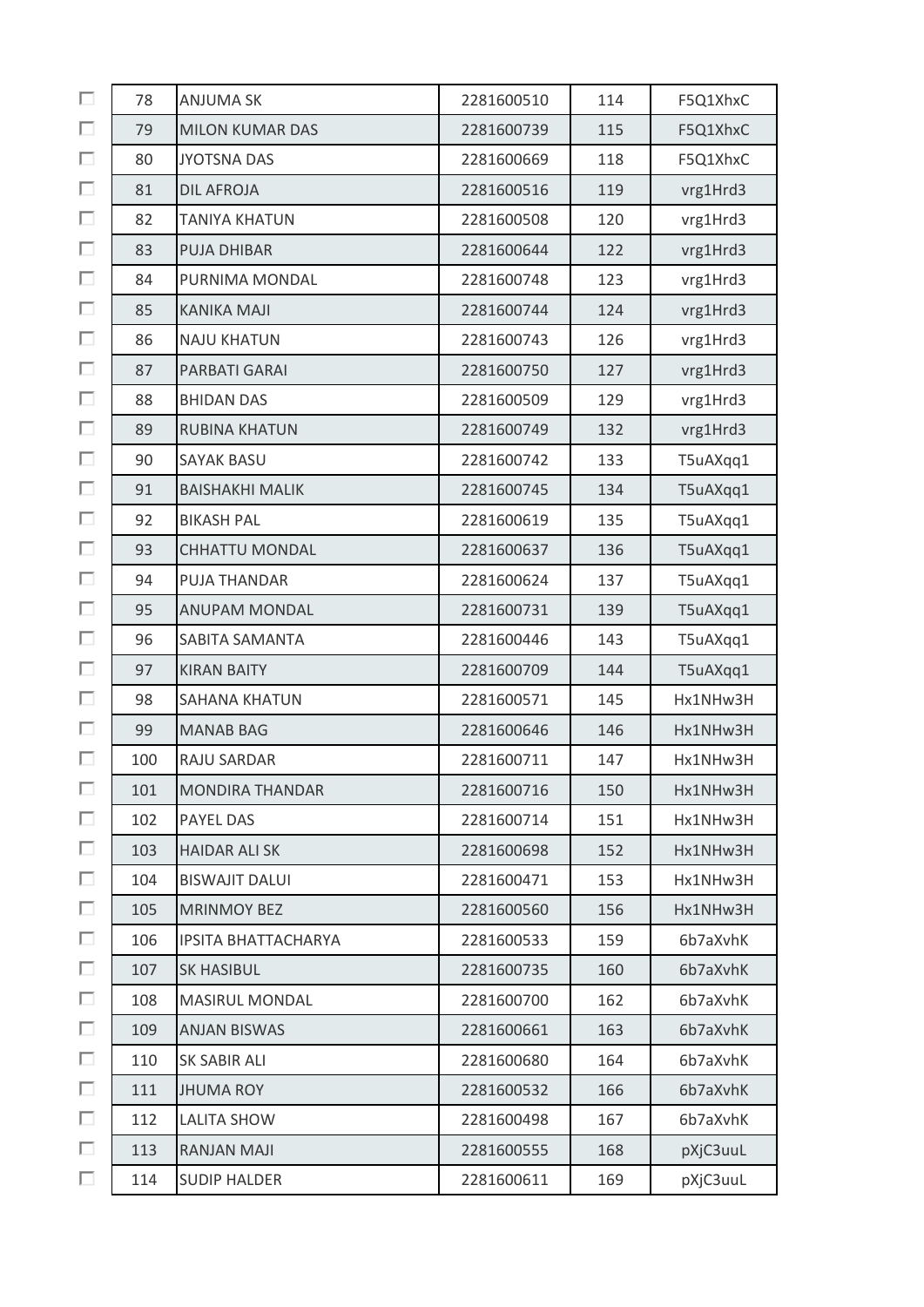| П | 115 | <b>BEAUTY MALICK</b>        | 2281600572 | 170 | pXjC3uuL |
|---|-----|-----------------------------|------------|-----|----------|
| П | 116 | <b>ARNAB PAL</b>            | 2281600045 | 171 | pXjC3uuL |
| П | 117 | PIYA PATRA                  | 2281600496 | 172 | pXjC3uuL |
| П | 118 | <b>MAHADEB MAJI</b>         | 2281600076 | 174 | pXjC3uuL |
| П | 119 | <b>JASMIN KHATUN</b>        | 2281600614 | 175 | pXjC3uuL |
| П | 120 | <b>HASMOT MONDAL</b>        | 2281600455 | 177 | pXjC3uuL |
| П | 121 | <b>AMITA KONER</b>          | 2281600673 | 181 | chRQXBae |
| П | 122 | JAYASRI BAGAL               | 2281600574 | 182 | chRQXBae |
| П | 123 | <b>NASRINNIHAR MONDAL</b>   | 2281600679 | 183 | chRQXBae |
| П | 124 | <b>INDRANI BISWAS</b>       | 2281600664 | 187 | chRQXBae |
| П | 125 | <b>MADHABI MISTRI</b>       | 2281600006 | 188 | chRQXBae |
| П | 126 | ROUSONARA KHATUN            | 2281600722 | 189 | chRQXBae |
| П | 127 | <b>MIRNMOY MONDAL</b>       | 2281600666 | 190 | chRQXBae |
| П | 128 | <b>KANIKA KUNDU</b>         | 2281600513 | 191 | chRQXBae |
| П | 129 | <b>MONALISA KHATUN</b>      | 2281600494 | 193 | chRQXBae |
| П | 130 | <b>NARGIS KHATUN</b>        | 2281600541 | 194 | B33c3Amg |
| П | 131 | <b>SOMNATH GHOSH</b>        | 2281600627 | 195 | B33c3Amg |
| П | 132 | MONOYARA KHATUN             | 2281600677 | 196 | B33c3Amg |
| П | 133 | <b>AMITRA SINGH</b>         | 2281600631 | 197 | B33c3Amg |
| П | 134 | JOYDEV MONDAL               | 2281600420 | 198 | B33c3Amg |
| П | 135 | <b>MADHURI SARKAR</b>       | 2281600583 | 199 | B33c3Amg |
| П | 136 | <b>SAHEB RAJAK</b>          | 2281600454 | 201 | B33c3Amg |
| П | 137 | DURGA PRASAD ADHIKARY       | 2281600528 | 202 | ZJ6Emzxj |
| П | 138 | <b>MANGALA PAL</b>          | 2281600527 | 203 | ZJ6Emzxj |
| П | 139 | <b>BABUSONA MAJI</b>        | 2281600529 | 204 | ZJ6Emzxj |
| П | 140 | PRASANTA MAJHI              | 2281600497 | 206 | ZJ6Emzxj |
| П | 141 | <b>FIJUR RAHAMAN MONDAL</b> | 2281600507 | 207 | ZJ6Emzxj |
| П | 142 | <b>MADAN MOHAN BISWAS</b>   | 2281600458 | 208 | ZJ6Emzxj |
| П | 143 | SK FARUK AHAMED             | 2281600587 | 209 | ZJ6Emzxj |
| П | 144 | SAMSUNNAHAR KHATUN          | 2281600549 | 211 | ZJ6Emzxj |
| П | 145 | <b>CHITTA KHAN</b>          | 2281600540 | 213 | P9GS3FdT |
| П | 146 | <b>INDRANIL CHAKRABORTY</b> | 2281600434 | 215 | P9GS3FdT |
| П | 147 | ROJINA KHATUN               | 2281600732 | 216 | P9GS3FdT |
| П | 148 | MAHUA PARAMANIK             | 2281600492 | 218 | P9GS3FdT |
| П | 149 | <b>BIKRAM MONDAL</b>        | 2281600738 | 219 | P9GS3FdT |
| П | 150 | <b>MOUMITA METE</b>         | 2281600490 | 220 | P9GS3FdT |
| П | 151 | <b>ANANDA METE</b>          | 2281600486 | 221 | P9GS3FdT |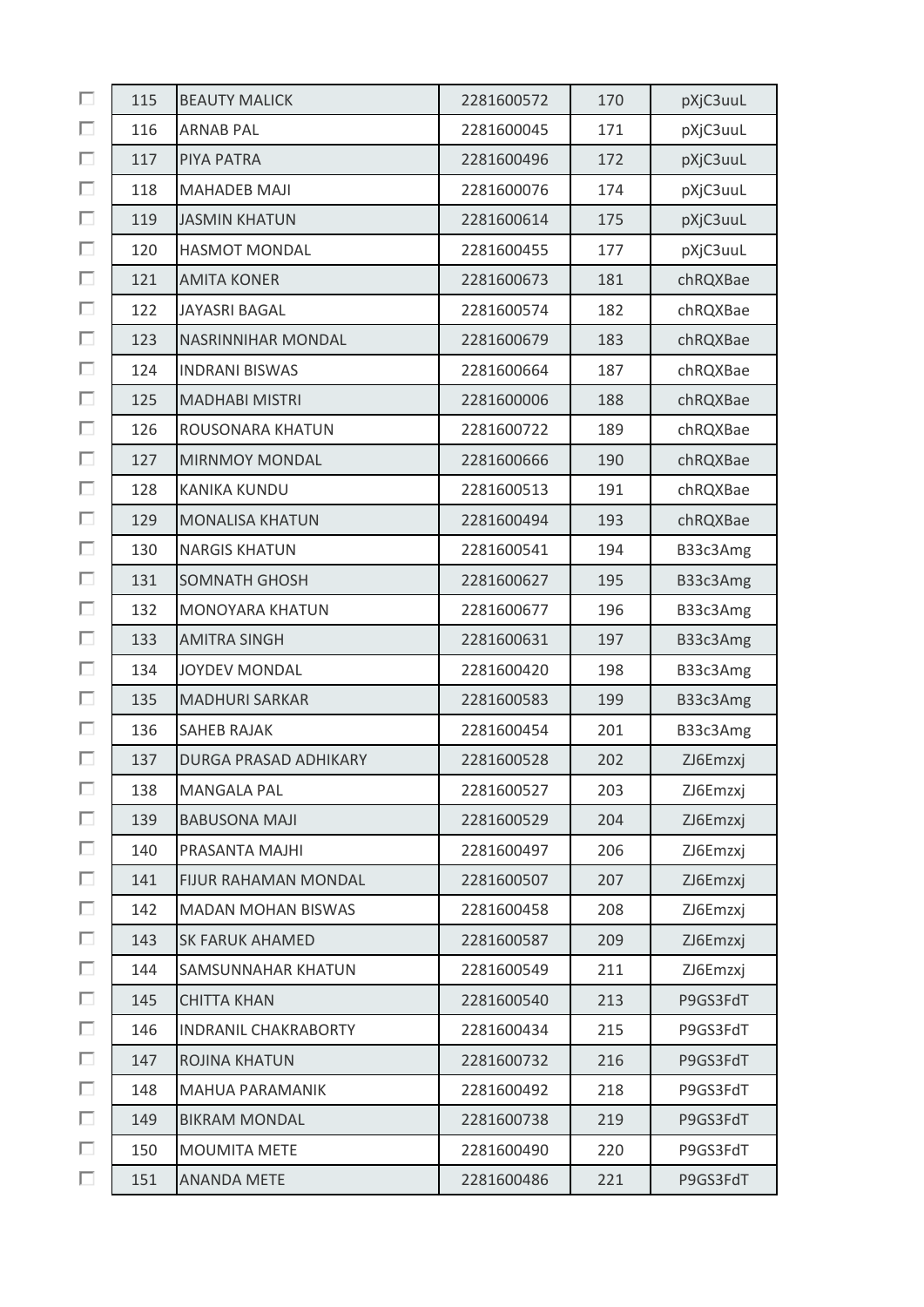| П | 152 | PRIYANKA SHEE             | 2281600712 | 224 | 7QTemErU        |
|---|-----|---------------------------|------------|-----|-----------------|
| П | 153 | <b>NARGIS PARVEEN</b>     | 2281600059 | 225 | 7QTemErU        |
| П | 154 | <b>HAIDAR ALI MALLICK</b> | 2281600008 | 227 | 7QTemErU        |
| П | 155 | SK HAZRUL ASWAD           | 2281600521 | 229 | 7QTemErU        |
| П | 156 | <b>SONALI GHOSH</b>       | 2281600440 | 230 | 7QTemErU        |
| П | 157 | <b>SUMANTA KARMAKAR</b>   | 2281600753 | 234 | 7QTemErU        |
| П | 158 | <b>FALGUNI HAZRA</b>      | 2281600580 | 235 | 2ajt3M7p        |
| П | 159 | PAPIYA KHATUN             | 2281600425 | 236 | 2ajt3M7p        |
| П | 160 | <b>RATAN DAS</b>          | 2281600517 | 239 | 2ajt3M7p        |
| П | 161 | <b>BITHI DAS</b>          | 2281600668 | 240 | 2ajt3M7p        |
| П | 162 | <b>MINA KHATUN</b>        | 2281600406 | 241 | 2ajt3M7p        |
| П | 163 | <b>ANANYA MUKHERJEE</b>   | 2281600445 | 242 | 2ajt3M7p        |
| П | 164 | PAYEL CHATTERJEE          | 2281600427 | 246 | 2ajt3M7p        |
| П | 165 | <b>SK MONTAZ</b>          | 2281600451 | 247 | kWxUkLhr        |
| П | 166 | AFIFUL HASAN MALLICK      | 2281600441 | 248 | kWxUkLhr        |
| П | 167 | <b>MAMPY MONDAL</b>       | 2281600546 | 249 | kWxUkLhr        |
| П | 168 | SK HASIBUR RAHAMAN        | 2281600417 | 256 | kWxUkLhr        |
| П | 169 | <b>SUTAPA BISHNU</b>      | 2281600408 | 259 | kWxUkLhr        |
| П | 170 | <b>RANJAN ROY</b>         | 2281600686 | 262 | kWxUkLhr        |
| П | 171 | <b>BISWAJIT BAIDYA</b>    | 2281600558 | 267 | JBJgAKut        |
| П | 172 | <b>AYESHA KHATUN</b>      | 2281600551 | 270 | JBJgAKut        |
| П | 173 | <b>KARTICK MAJHI</b>      | 2281600559 | 271 | JBJgAKut        |
| П | 174 | NABAKUMAR MUKHERJEE       | 2281600461 | 274 | <b>JBJgAKut</b> |
| П | 175 | <b>NIRBAN SARKAR</b>      | 2281600648 | 277 | JBJgAKut        |
| П | 176 | <b>RIMPA ASH</b>          | 2281600674 | 278 | JBJgAKut        |
| П | 177 | <b>MONDIRA SHIL</b>       | 2281600671 | 279 | JBJgAKut        |
| П | 178 | YESMIN SULTANA            | 2281600665 | 281 | JBJgAKut        |
| П | 179 | <b>SUMI KHATUN</b>        | 2281600708 | 282 | y26vkRa2        |
| П | 180 | SAIFUL ISLAM MONDAL       | 2281600407 | 286 | y26vkRa2        |
| П | 181 | <b>MONIRA KHATUN</b>      | 2281600662 | 287 | y26vkRa2        |
| П | 182 | <b>SHIULI KHATUN</b>      | 2281600663 | 288 | y26vkRa2        |
| П | 183 | <b>MANDIRA LOHAR</b>      | 2281600616 | 290 | y26vkRa2        |
| П | 184 | <b>SURAJIT MONDAL</b>     | 2281600729 | 294 | WHnWAQn3        |
| П | 185 | <b>AKSHOY HAZRA</b>       | 2281600734 | 298 | WHnWAQn3        |
| П | 186 | <b>MUNSI HEMRAM</b>       | 2281600468 | 300 | WHnWAQn3        |
| П | 187 | <b>AMIRUL SK</b>          | 2281600594 | 301 | WHnWAQn3        |
| П | 188 | <b>NAJMA KHATUN</b>       | 2281600428 | 302 | WHnWAQn3        |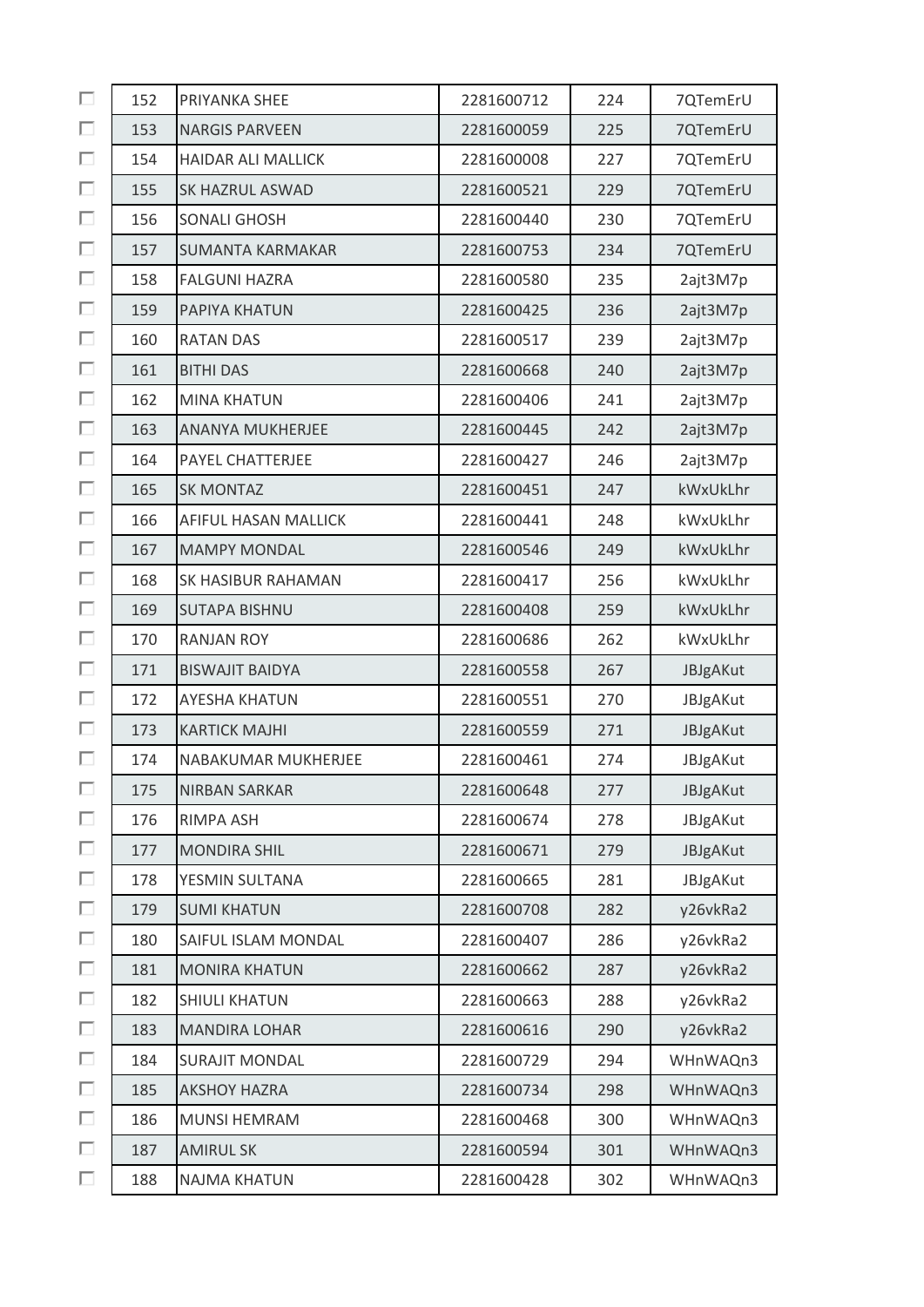| П  | 189 | <b>RANJIT LOHAR</b>         | 2281600629 | 303 | WHnWAQn3 |
|----|-----|-----------------------------|------------|-----|----------|
| П  | 190 | <b>MONIKA GARAI</b>         | 2281600687 | 304 | WHnWAQn3 |
| П  | 191 | YASIN MOLLICK               | 2281600424 | 305 | enzjPPy5 |
| П  | 192 | <b>GOURI DAS</b>            | 2281600654 | 308 | enzjPPy5 |
| П  | 193 | <b>HASMATIULLA MALLICK</b>  | 2281600423 | 310 | 9P5xAWez |
| П  | 194 | <b>ASHALATA MUKHERJEE</b>   | 2281600043 | 314 | 9P5xAWez |
| П  | 195 | RAKHI BANERJEE              | 2281600647 | 315 | 9P5xAWez |
| П  | 196 | <b>DEBNARAYAN SARKAR</b>    | 2281600503 | 319 | 9P5xAWez |
| П  | 197 | <b>PUTUL DAS</b>            | 2281600681 | 325 | 9P5xAWez |
| П  | 198 | NAJMUNNESHA KHATUN          | 2281600416 | 327 | 9P5xAWez |
| П  | 199 | PRATIMA BISWAS              | 2281600581 | 330 | 9P5xAWez |
| П  | 200 | <b>BIDHAN MONDAL</b>        | 2281600457 | 331 | tucYPVrB |
| П  | 201 | <b>MAMPI GHOSH</b>          | 2281600691 | 332 | tucYPVrB |
| П  | 202 | <b>SURESH DHARA</b>         | 2281600470 | 333 | tucYPVrB |
| П  | 203 | <b>SANTANU MODAK</b>        | 2281600453 | 335 | tucYPVrB |
| П  | 204 | SPANDAN CHOWDHURY           | 2281600643 | 336 | tucYPVrB |
| П  | 205 | <b>SANCHITA GHOSH</b>       | 2281600487 | 337 | tucYPVrB |
| П  | 206 | <b>JESMINE KHATUN</b>       | 2281600737 | 340 | tucYPVrB |
| П  | 207 | <b>SURAJ BISWAS</b>         | 2281600684 | 341 | tucYPVrB |
| П  | 208 | DOLON DAS BAIRAGYA          | 2281600588 | 342 | gUJ3z275 |
| П  | 209 | <b>REJAUL SK</b>            | 2281600547 | 343 | gUJ3z275 |
| п  | 210 | SK ABDUL ALAM               | 2281600556 | 345 | gUJ3z275 |
| П  | 211 | <b>SHRABANI DAS</b>         | 2281600676 | 346 | gUJ3z275 |
| П  | 212 | <b>KIRAN ANKURE</b>         | 2281600655 | 347 | gUJ3z275 |
| П  | 213 | PINKI KHATUN                | 2281600569 | 350 | gUJ3z275 |
| П  | 214 | <b>JIABONNYASA KHATUN</b>   | 2281600568 | 351 | gUJ3z275 |
| П  | 215 | PAYEL ROY                   | 2281600595 | 356 | FAVzP1h3 |
| П  | 216 | SRIKANTA BAGDI              | 2281600493 | 357 | FAVzP1h3 |
| П  | 217 | <b>ACHINTA KUMAR GHOSH</b>  | 2281600495 | 358 | FAVzP1h3 |
| п  | 218 | <b>KRISHNENDU MUKHERJEE</b> | 2281600625 | 364 | FAVzP1h3 |
| П  | 219 | SATYAJIT GARAI              | 2281600613 | 365 | FAVzP1h3 |
| П  | 220 | <b>ARJINA KHATUN</b>        | 2281600683 | 366 | FAVzP1h3 |
| П  | 221 | <b>ARIFA SULTANA</b>        | 2281600512 | 367 | 3e814Zv1 |
| П  | 222 | SK HASIM NEWAJ              | 2281600692 | 368 | 3e814Zv1 |
| П  | 223 | <b>ABHISHEK DUTTA</b>       | 2281600607 | 369 | 3e814Zv1 |
| П  | 224 | <b>SUSMITA GHOSH</b>        | 2281600608 | 371 | 3e814Zv1 |
| П. | 225 | <b>SAYRA BANU</b>           | 2281600600 | 375 | 3e814Zv1 |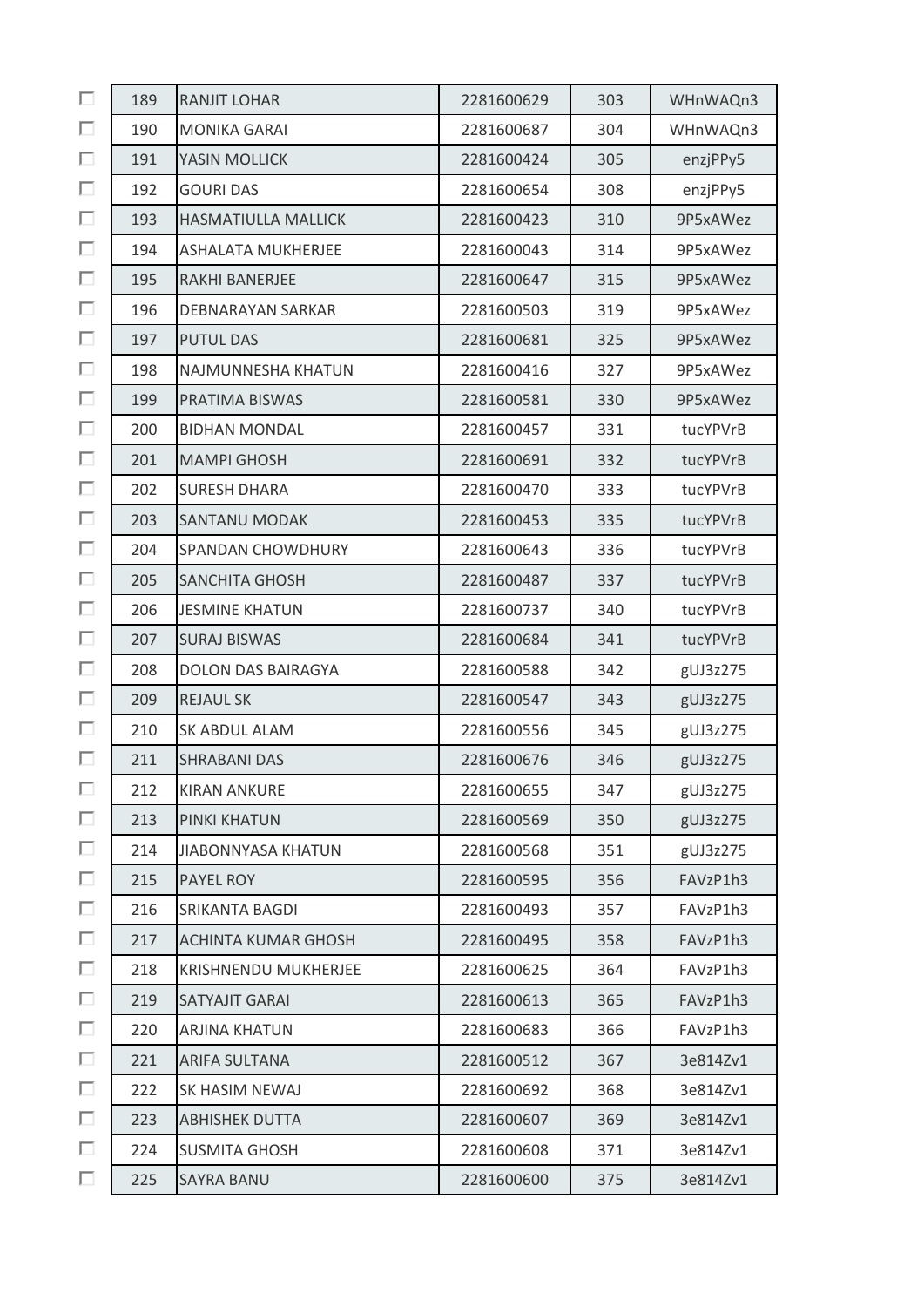| П | 226 | NURSELINA KHATUN      | 2281600579 | 376 | 3e814Zv1 |
|---|-----|-----------------------|------------|-----|----------|
| П | 227 | <b>BOBY PAL</b>       | 2281600602 | 377 | 3e814Zv1 |
| П | 228 | RANJIT LOHAR          | 2281600460 | 378 | SGz1P7bH |
| П | 229 | <b>SARADINDU PAN</b>  | 2281600746 | 381 | SGz1P7bH |
| П | 230 | SK BASIR AHEMMED      | 2281600694 | 382 | SGz1P7bH |
| П | 231 | <b>INDRAJIT PAL</b>   | 2281600650 | 383 | SGz1P7bH |
| П | 232 | RAJESH BAGDI          | 2281600048 | 384 | SGz1P7bH |
| П | 233 | <b>SIPRA MONDAL</b>   | 2281600597 | 389 | SGz1P7bH |
| П | 234 | KANIKA MAJUMDAR       | 2281600472 | 390 | amLB36nK |
| П | 235 | SK SABIRUDDIN         | 2281600456 | 391 | amLB36nK |
| П | 236 | RAMPROSAD MAJI        | 2281600751 | 393 | amLB36nK |
| П | 237 | <b>RAKHI SARKAR</b>   | 2281600573 | 394 | amLB36nK |
| П | 238 | <b>BISWANATH KHAN</b> | 2281600474 | 399 | amLB36nK |
| П | 239 | <b>SANJOY DAS</b>     | 2281600553 | 405 | amLB36nK |
| П | 240 | <b>MOMENA KHATUN</b>  | 2281600670 | 410 | amLB36nK |
| П | 241 | <b>MOBINA KHATUN</b>  | 2281600561 | 412 | z6Y3c5yL |
| П | 242 | RIMPI BHATTACHERJEE   | 2281600672 | 414 | z6Y3c5yL |
| П | 243 | <b>ASMA KHATUN</b>    | 2281600565 | 419 | z6Y3c5yL |
| П | 244 | PUJA GHOSH            | 2281600591 | 422 | z6Y3c5yL |
| П | 245 | DIL AFRUZA KHATUN     | 2281600564 | 425 | z6Y3c5yL |
| П | 246 | PRADIP BAGDI          | 2281600690 | 426 | z6Y3c5yL |
| П | 247 | <b>SHIULI KHATUN</b>  | 2281600703 | 427 | z6Y3c5yL |
| П | 248 | <b>SHAMPA PAL</b>     | 2281600656 | 428 | ptqa33ee |
| П | 249 | AMIT DAS BAIRAGYA     | 2281600724 | 430 | ptga33ee |
| П | 250 | <b>CHAMELI KHATUN</b> | 2281600566 | 431 | ptga33ee |
| П | 251 | <b>JULEKHA KHATUN</b> | 2281600685 | 432 | ptga33ee |
| П | 252 | PAYEL MAJUMDAR        | 2281600675 | 433 | ptga33ee |
| П | 253 | <b>ROSNI KHATUN</b>   | 2281600444 | 434 | M7BDc5sg |
| П | 254 | <b>TUSHI METE</b>     | 2281600586 | 435 | M7BDc5sg |
| П | 255 | <b>SUBHOJIT DAS</b>   | 2281600430 | 436 | M7BDc5sg |
| П | 256 | <b>ASMITA PAL</b>     | 2281600649 | 437 | M7BDc5sg |
| П | 257 | <b>SHIULI MITRA</b>   | 2281600632 | 438 | M7BDc5sg |
| П | 258 | <b>MANDIRA BAGDI</b>  | 2281600585 | 440 | M7BDc5sg |
| П | 259 | <b>SHILA KIRTUNIA</b> | 2281600504 | 441 | M7BDc5sg |
| П | 260 | <b>NASIMA KHATUN</b>  | 2281600642 | 445 | Bz8R3c1R |
| П | 261 | <b>WASIM AKRAM</b>    | 2281600537 | 448 | Bz8R3c1R |
| П | 262 | <b>KASHINATH PAL</b>  | 2281600505 | 449 | Bz8R3c1R |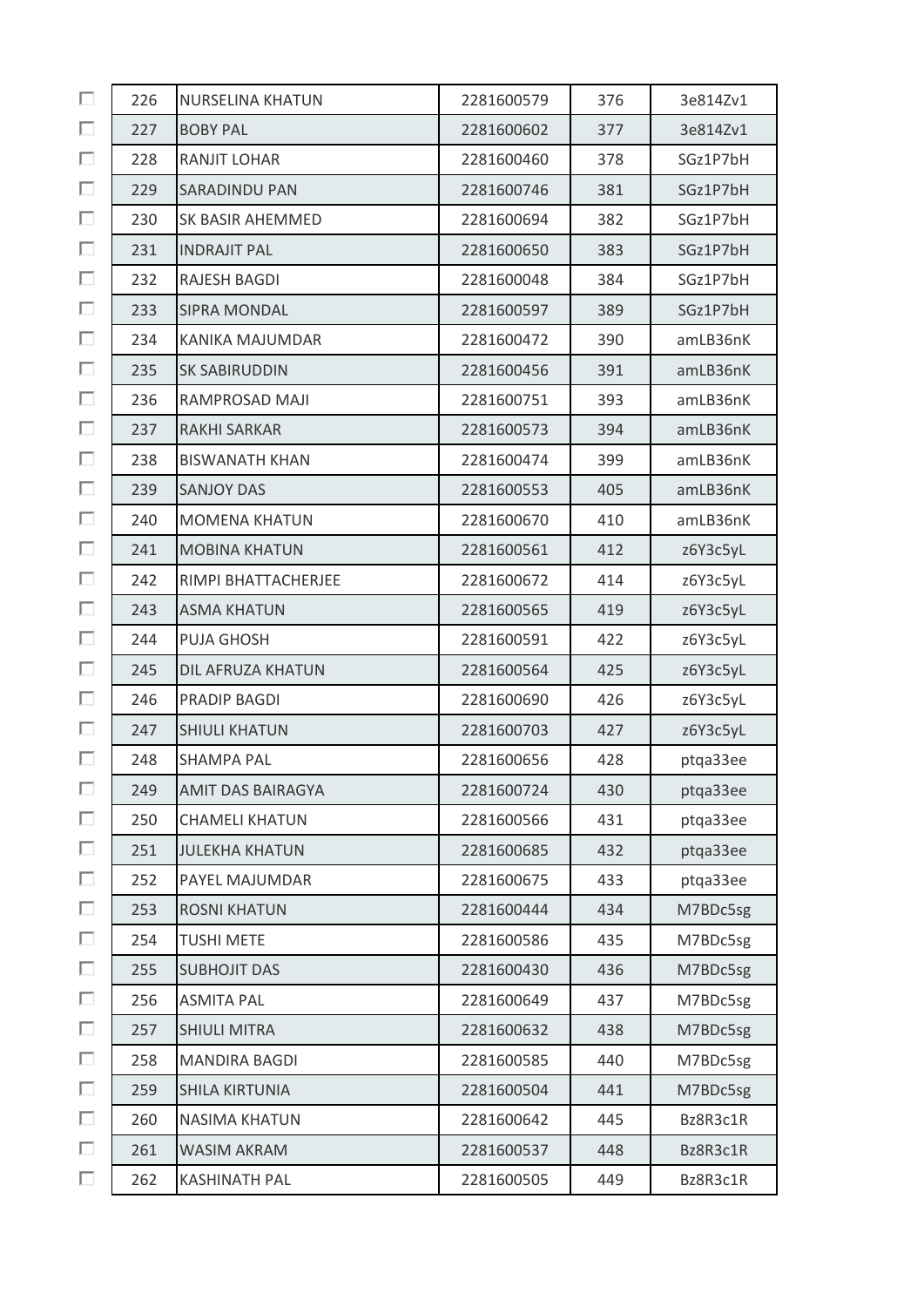| П | 263 | <b>BASUDEB HALDER</b>     | 2281600433 | 450 | Bz8R3c1R        |
|---|-----|---------------------------|------------|-----|-----------------|
| П | 264 | <b>MOUMITA BAURI</b>      | 2281600593 | 451 | Bz8R3c1R        |
| П | 265 | <b>MENOKA MURMU</b>       | 2281600506 | 452 | Bz8R3c1R        |
| П | 266 | <b>PUJA GHOSH</b>         | 2281600752 | 453 | Bz8R3c1R        |
| П | 267 | <b>JASHMIN KHATUN</b>     | 2281600530 | 455 | Bz8R3c1R        |
| П | 268 | <b>BADRUNNESHA KHATUN</b> | 2281600584 | 457 | ZdeccbjT        |
| П | 269 | <b>SULEKHA MONDAL</b>     | 2281600429 | 459 | ZdeccbjT        |
| П | 270 | <b>AYESA KHATUN</b>       | 2281600449 | 461 | ZdeccbjT        |
| П | 271 | <b>RIJU MUNSHI</b>        | 2281600038 | 464 | ZdeccbjT        |
| П | 272 | <b>SAMRAT BALL</b>        | 2281600552 | 465 | ZdeccbjT        |
| П | 273 | <b>JAYANTA MALAKAR</b>    | 2281600442 | 467 | ZdeccbjT        |
| П | 274 | <b>SONALI KHATUN</b>      | 2281600701 | 470 | ZdeccbjT        |
| П | 275 | <b>FALGUNI MAJI</b>       | 2281600578 | 472 | hZsFsavU        |
| П | 276 | <b>KAMALESH BALA</b>      | 2281600515 | 474 | hZsFsavU        |
| П | 277 | <b>BIJOY SARKAR</b>       | 2281600544 | 475 | hZsFsavU        |
| П | 278 | <b>RUNU SAHA</b>          | 2281600699 | 476 | hZsFsavU        |
| П | 279 | <b>RUPSA KHATUN</b>       | 2281600443 | 477 | hZsFsavU        |
| П | 280 | JANNATUNNISHA KHATUN      | 2281600538 | 479 | hZsFsavU        |
| П | 281 | <b>ASMINA KHATUN</b>      | 2281600740 | 482 | hZsFsavU        |
| П | 282 | <b>DEBASISH ANKURE</b>    | 2281600452 | 483 | hZsFsavU        |
| П | 283 | PARTHA HALDAR             | 2281600522 | 484 | hZsFsavU        |
| П | 284 | <b>BISWAJIT BANERJEE</b>  | 2281600435 | 487 | 7kYTbgbp        |
| П | 285 | <b>MOLLA HAFIJUDDIN</b>   | 2281600469 | 489 | 7kYTbgbp        |
| П | 286 | <b>BAISAKHI KHATUN</b>    | 2281600693 | 490 | 7kYTbgbp        |
| П | 287 | <b>REJAUL SK</b>          | 2281600682 | 491 | 7kYTbgbp        |
| П | 288 | PARTHA SARDAR             | 2281600641 | 492 | 7kYTbgbp        |
| П | 289 | <b>SHRABONI MIRDHA</b>    | 2281600548 | 495 | 7kYTbgbp        |
| П | 290 | <b>SUBHADIP PAL</b>       | 2281600704 | 497 | 7kYTbgbp        |
| П | 291 | SK GOLAM HADI             | 2281600477 | 498 | w55esfnr        |
| П | 292 | MOUSUMI BISWAS            | 2281600518 | 499 | w55esfnr        |
| П | 293 | <b>MAYNA MONDAL</b>       | 2281600519 | 501 | w55esfnr        |
| П | 294 | <b>SUBHAJIT BEZ</b>       | 2281600589 | 503 | w55esfnr        |
| П | 295 | <b>AYESHA KHATUN</b>      | 2281600463 | 506 | w55esfnr        |
| П | 296 | <b>RUPA BISWAS</b>        | 2281600480 | 507 | w55esfnr        |
| П | 297 | <b>ANSURA KHATUN</b>      | 2281600476 | 514 | w55esfnr        |
| П | 298 | <b>UMA LOHAR</b>          | 2281600467 | 515 | w55esfnr        |
| П | 299 | PRIYA KHAN                | 2281600576 | 518 | <b>ULgHGezt</b> |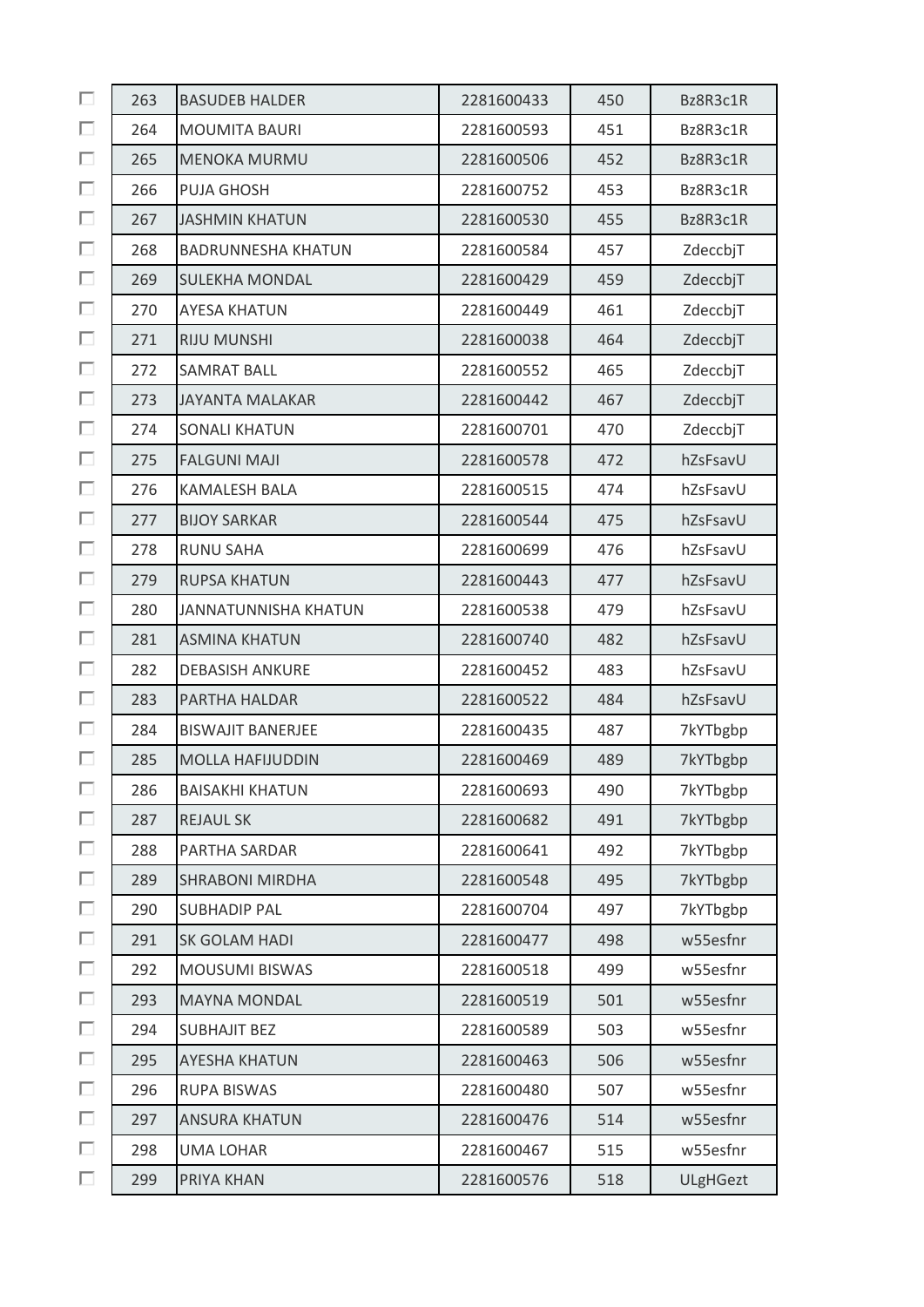| П | 300 | <b>GOURI CHATTERJEE</b> | 2281600577 | 521 | <b>ULgHGezt</b> |
|---|-----|-------------------------|------------|-----|-----------------|
| П | 301 | <b>SAKADI HANSDA</b>    | 2281600575 | 523 | <b>ULgHGezt</b> |
| П | 302 | SAMBHU NATH BISWAS      | 2281600056 | 524 | ULgHGezt        |
| П | 303 | SHOVAPATI HEMRAM        | 2281600415 | 527 | <b>ULgHGezt</b> |
| П | 304 | <b>SUJATA ROY</b>       | 2281600448 | 531 | ULgHGezt        |
| П | 305 | <b>MOUSUMI METE</b>     | 2281600535 | 532 | J3PVsnf2        |
| П | 306 | <b>SAGIRA KHATUN</b>    | 2281600482 | 534 | J3PVsnf2        |
| П | 307 | PAPIA KHATUN            | 2281600539 | 535 | J3PVsnf2        |
| П | 308 | MIR ABDUL SARUK         | 2281600667 | 540 | J3PVsnf2        |
| П | 309 | <b>SAYANI PAL</b>       | 2281600718 | 543 | J3PVsnf2        |
| п | 310 | <b>TAPAS MURMU</b>      | 2281600523 | 547 | J3PVsnf2        |
| П | 311 | <b>MAHADEB DAS</b>      | 2281600459 | 548 | J3PVsnf2        |
| П | 312 | <b>LUTFA KHATUN</b>     | 2281600657 | 550 | 7S1gFms3        |
| П | 313 | <b>PALASH BAGDI</b>     | 2281600615 | 552 | 7S1gFms3        |
| П | 314 | <b>TUHINA KHATUN</b>    | 2281600481 | 553 | 7S1gFms3        |
| П | 315 | PRATIMA MURMU           | 2281600439 | 554 | 7S1gFms3        |
| П | 316 | <b>JOYDEV MALIK</b>     | 2281600412 | 559 | 7S1gFms3        |
| П | 317 | MOSAMMAT SABANA KHATUN  | 2281600689 | 562 | 7S1gFms3        |
| П | 318 | <b>ARJUL SK</b>         | 2281600511 | 566 | Wctvst1x        |
| П | 319 | ARABINDA HAZRA          | 2281600715 | 571 | Wctvst1x        |
| П | 320 | SK KADAR ALI            | 2281600413 | 576 | Wctvst1x        |
| п | 321 | <b>SUNIL SOREN</b>      | 2281600543 | 578 | Wctvst1x        |
| П | 322 | <b>BEHULA BASKI</b>     | 2281600658 | 581 | Wctvst1x        |
| П | 323 | MOHIRUL ALAM MOLLA      | 2281600426 | 588 | Wctvst1x        |
| П | 324 | <b>ANANDA DAS</b>       | 2281600410 | 592 | Wctvst1x        |
| П | 325 | <b>JABA METE</b>        | 2281600536 | 597 | eYEXFsjz        |
| П | 326 | <b>PUJA HALDER</b>      | 2281600531 | 598 | eYEXFsjz        |
| П | 327 | <b>ASHIS BISWAS</b>     | 2281600437 | 602 | eYEXFsjz        |
| П | 328 | <b>SK IMRAN</b>         | 2281600483 | 604 | eYEXFsjz        |
| П | 329 | <b>ALIMA KHATUN</b>     | 2281600484 | 607 | eYEXFsjz        |
| П | 330 | <b>ANITA YADAV</b>      | 2281600436 | 608 | eYEXFsjz        |
| П | 331 | RABIUL HOQUE MOLLA      | 2281600557 | 609 | CDRjVrwB        |
| П | 332 | <b>TOTON MONDAL</b>     | 2281600499 | 616 | CDRjVrwB        |
| П | 333 | <b>SOMNATH MAJI</b>     | 2281600520 | 617 | CDRjVrwB        |
| П | 334 | <b>CHINMOY SAHA</b>     | 2281600660 | 619 | CDRjVrwB        |
| П | 335 | <b>SK MAMINUL</b>       | 2281600475 | 621 | CDRjVrwB        |
| П | 336 | <b>CHANDAN SHAW</b>     | 2281600466 | 624 | CDRjVrwB        |